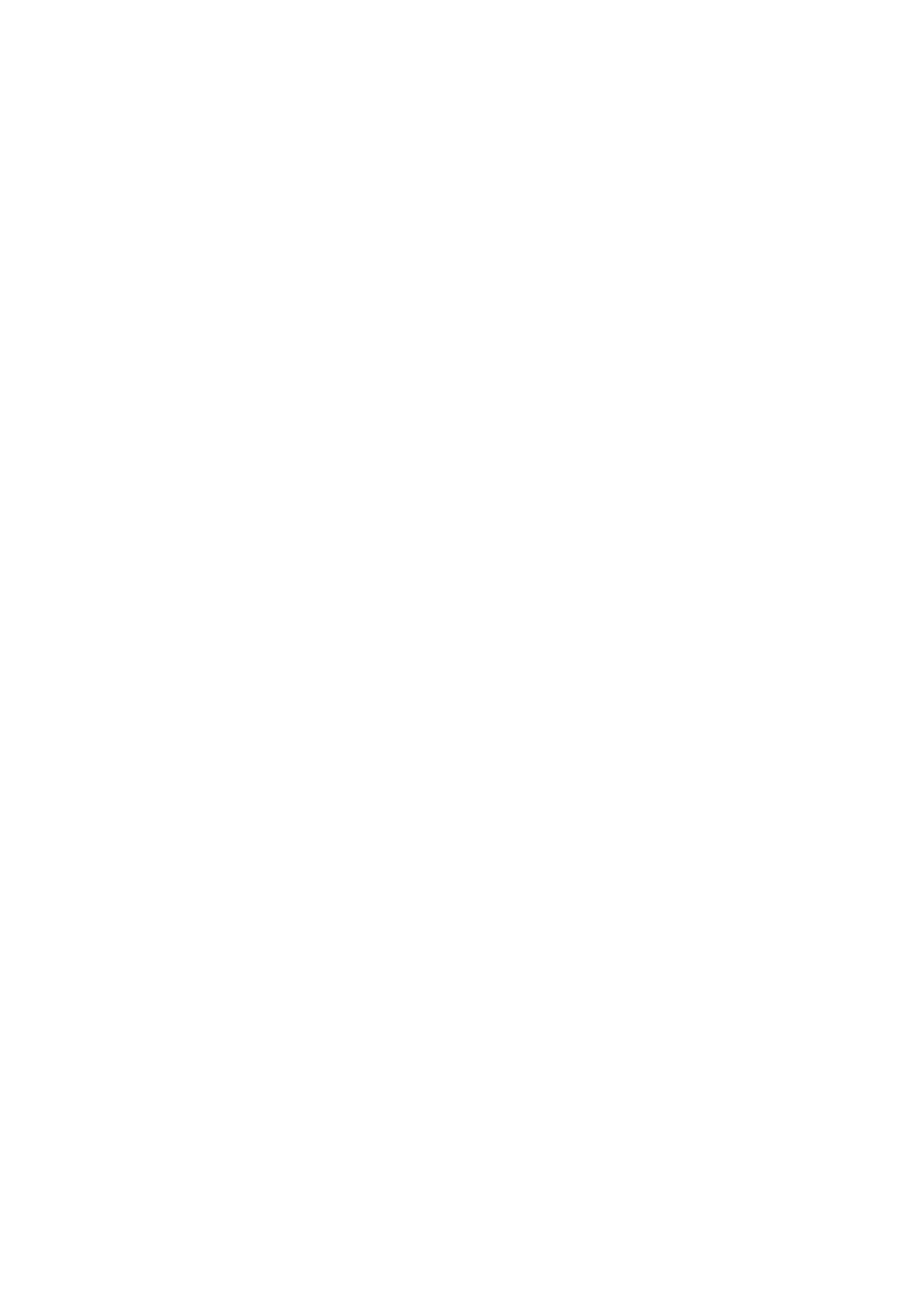# **A Generic Multi-dimensional Feature Extraction Method using Multiobjective Genetic Programming**

# **Yang Zhang hegallis@gmail.com** Laboratory for Image and Vision Engineering, Department of Electronic and Electrical Engineering, The University of Sheffield, Sheffield, S1 3JD, UK

**Peter I. Rockett p.rockett@sheffield.ac.uk** Laboratory for Image and Vision Engineering, Department of Electronic and Electrical Engineering, The University of Sheffield, Sheffield, S1 3JD, UK

#### **Abstract**

In this paper, we present a generic, feature extraction method for pattern classification using multiobjective genetic programming. This not only evolves the (near-)optimal set of mappings from a pattern space to a multi-dimensional decision space, but also simultaneously optimizes the dimensionality of that decision space. The presented framework evolves vector-to-vector feature extractors which maximize the class separability. We demonstrate the efficacy of our approach by making statistically-founded comparisons with a wide variety of established classifier paradigms over a range of datasets and find that for most of the pairwise comparisons, our evolutionary method delivers statistically smaller misclassification errors. At very worst, our method displays no statistical difference in a few pairwise comparisons with established classifier/dataset combinations; crucially, none of the misclassification results produced by our method is worse than any comparator classifier. Although principally focused on feature extraction, feature selection is also performed as an implicit side-effect; we show that both feature extraction and selection are important to the success of our technique. The presented method has the practical consequence of obviating the need to exhaustively evaluate a large family of conventional classifiers when faced with a new pattern recognition problem in order to attain a good classification accuracy.

#### **Keywords**

Feature Extraction, Multiobjective Optimization, Genetic Programming, Optimal Dimensionality, Search, Multi-dimensional Mapping, Pattern Recognition

## **1 Introduction**

In the field of pattern recognition, feature extraction received a great deal of attention up to the 1970s after which point, work on increasingly sophisticated classifier paradigms such as neural networks took center stage. Despite advances in classifier design, feature extraction still maintains a key role in pattern recognition since it is commonly observed that classification performance can be substantially improved by appropriate pre-processing of the raw measurement data. Identifying (near-)optimal feature extraction sequences is the central focus of this work.

In a typical pattern recognition system, the vector of raw measurements is *transformed* (or mapped) into a decision space thus forming a new set of *extracted*

c 200X by the Massachusetts Institute of Technology Evolutionary Computation x(x): xxx-xxx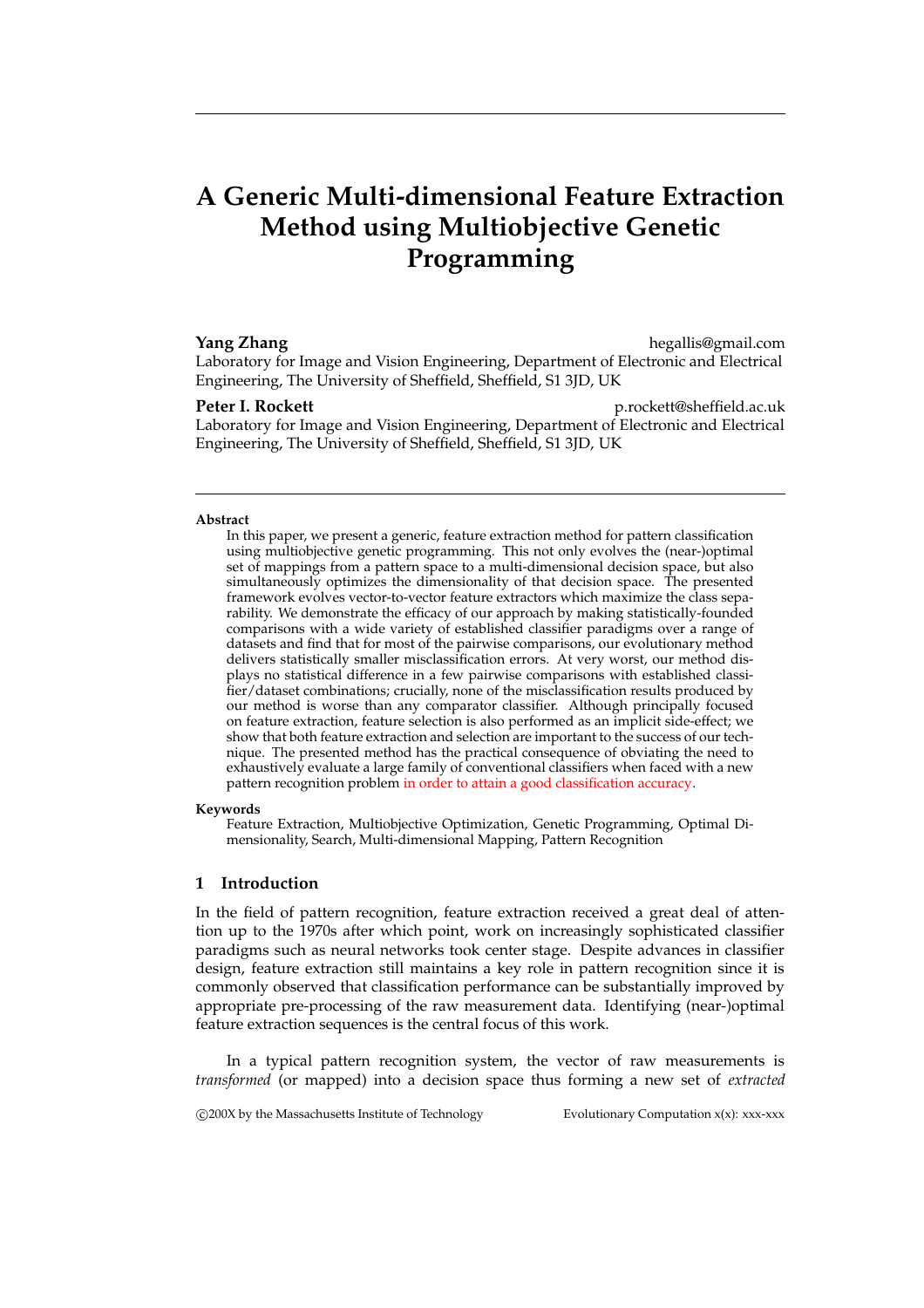### Y.Zhang & P.I.Rockett

features. In many classifier paradigms, however, the feature extraction stage (together with its related/combined feature selection stage) is simply omitted or is implicit in the recognition paradigm - a multilayer perceptron is a good example of a classifier in which there is no readily identifiable feature extraction stage. Feature selection and extraction techniques have been reviewed previously in (Addison et al., 2003; Park et al., 2004). In the present paper we focus primarily on feature extraction but there is inevitably some overlap with the related area of feature selection which we discuss where appropriate.

Although feature extraction has been long-used in pattern recognition, an enduring difficulty with the technique is that designing a feature extractor usually requires deep domain-specific knowledge. For example, most of the work on detecting image features such as edges and corners actually involves hand-crafted feature extraction. Trier et al. (1996) have reviewed eleven popular feature extraction methods used for optical character recognition (although as these authors admit, one of these - template matching - is not really a feature extraction method at all). Of the remaining ten methods, none is applicable to the general pattern recognition problem of classifying *n*-dimensional vectors, a limitation which is quite typical of the feature extraction literature. Principal component analysis (PCA) and independent component analysis (ICA) have also been widely used as pre-processing stages (see, for example, Leiva-Murillo et al., 2002) although whether this results in improved or degraded classification performance depends on the particular class distributions (Jolliffe, 1986). Critically, the issue of the *optimality* of the extracted features has rarely, if ever, been addressed in the traditional feature extraction literature.

Methods of feature extraction can be understood as wrappers or filters - see (Park et al., 2004). Feature extraction can also be divided into: linear and non-linear techniques. Most prominent among the linear feature extraction methods is principal component analysis (PCA) and related techniques. In PCA the focus is usually on reducing the dimensionality of the problem by projecting the pattern into a lower dimensional sub-space which captures most of the data variability although this is not necessarily synonymous with optimizing any measure of class separability (Jolliffe,1986). The main attraction of methods like PCA is that they are analytically tractable. Of the most notable non-linear feature extraction methods, supervised learning networks, such as multilayer perceptrons, radial basis functions and learning vector quantizers (LVQs) offer model-free or semi-parametric means by which a suitable mapping can be induced over a training set of examples. In these techniques, however, the feature extraction (and selection) stages and the classification stage are subsumed into a single entity. Ensuring optimality with such non-linear methods remains a fraught problem which is typically addressed by cross-validation and related model selection methods.

From the standpoint that feature extraction is a mapping from a measurement space, x to a decision space y, what is required is a transformation,  $x \rightarrow y$  which maximizes the separability of the pattern classes in the decision space. Ensuring the optimality of such a mapping is difficult for hand-crafted methods. The required transformation can, however, be arbitrarily well-approximated by a sequence of elementary mappings and identifying such a sequence (or program) of basic transformations has been extensively explored before using genetic programming (GP) in which typically,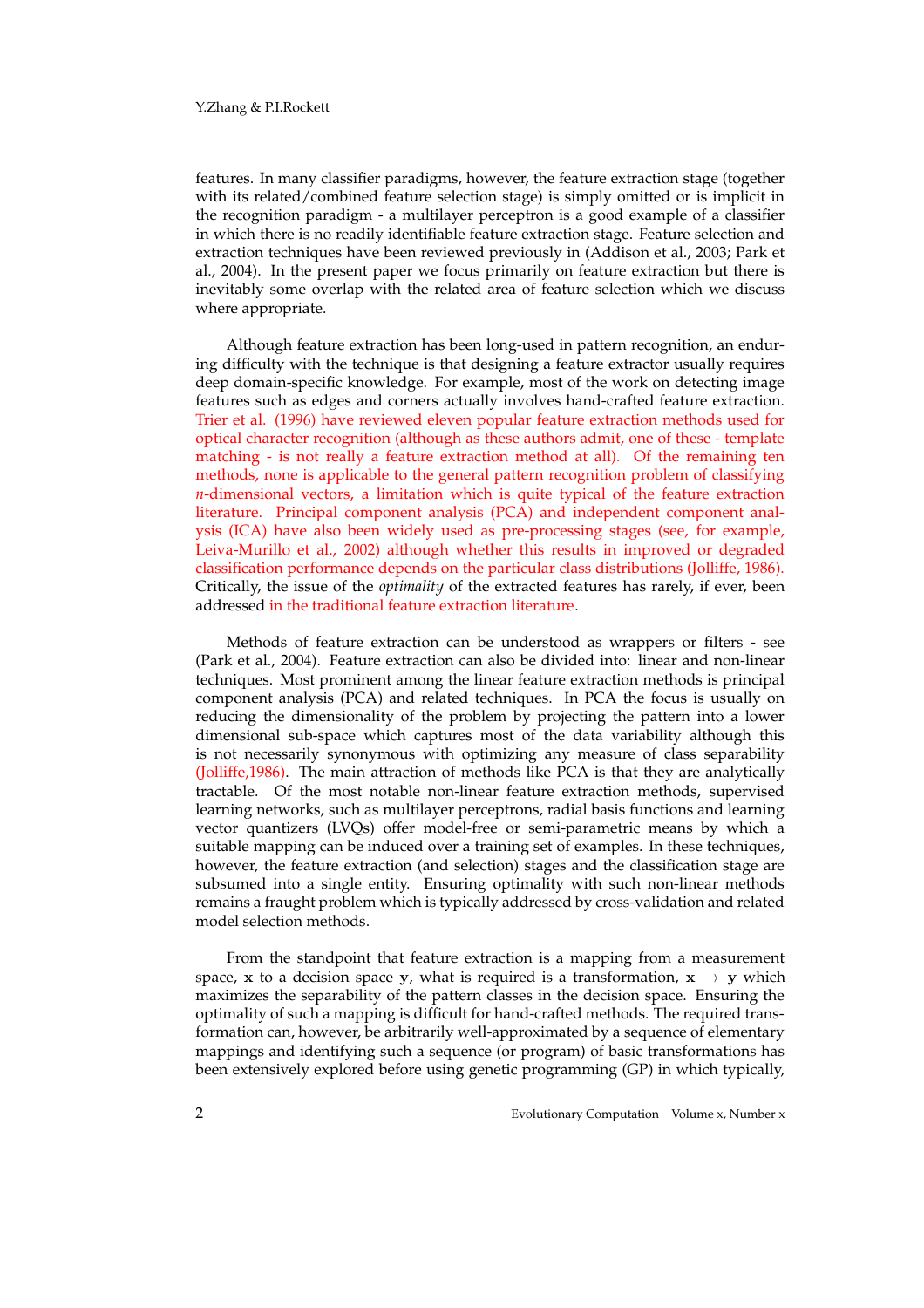a chromosome is encoded as a parse tree. Indeed, GP has been used previously to optimize feature extraction and selection stages (Bot, 2001; Kotani et al., 1999; Smith & Bull, 2005; Guo & Nandi, 2006).

Ebner (Ebner, 1998; Ebner & Zell, 1999) has used GP to evolve operators for image processing while Bot (Bot, 2001) has evolved transformed features, one-at-a-time, for a  $k$ -nearest neighbor  $(k-NN)$  classifier, utilizing each new feature only if it improved the overall classification performance by more than a user-defined threshold. As Bot himself notes, his approach is a greedy, therefore, sub-optimal algorithm. Tackett (1993) used GP to produce a symbolic expression for the classification of images while Koza (1994) generated character detectors. Sherrah et al. (1997) describe an evolutionary pre-processor (EPrep) which searches for an optimal feature extractor by minimizing the misclassification error over three randomly selected classifiers, using the validation error as a single scalar fitness value. Harris (1997) adopted a similar strategy using co-evolution although Harris's approach evolves the feature extraction stage in tandem with a classifier in such as way as to make it impossible to disentangle a poor feature extractor paired with an excellent classifier, or vice versa. Smith & Bull (2005) developed a hybrid feature construction and selection method using GP together with a GA using a single objective and Guo & Nandi (2006) have recently optimized a modified Fisher discriminant using GP, although demonstrated their method on only a single dataset.

Kotani et al. (1999) determined the optimal polynomial combinations of raw features to pass to a k-NN classifier which improved classification performance. Subsequently, Harvey et al. (2002) evolved sequences of transformations for the classification of synthetic aperture radar images using GP while Krawiec (2002) evolved vector-to-vector mappings of pre-determined length, introducing a protection mechanism to preserve valuable building blocks. Unfortunately, Krawiec's proposed protection mechanism clearly contributed to over-fitting; further, some of this author's classification results after feature extraction were *worse* than just using the raw data. Consequently, any notions of optimality in Krawiec's work need to be viewed with circumspection. Recently, Guo et al. (2005) evolved a vector of features for a condition monitoring task but it is unclear if the elements of the vector of decision variables were simultaneously evolved or were selected by hand afterwards. Finally, in previous work (Zhang & Rockett, 2005b) we have used multiobjective GP to learn optimal feature extraction stages which project the high-dimensional pattern vector to a onedimensional decision space in which a simple threshold was used to separate classes. This method yielded classification results which were better than, or at very worst, statistically identical to a wide range of conventional classifiers over a range of datasets.

Previous research on GP feature extraction can be broadly divided into two categories: 1) Evolving a distinct feature extraction stage, the transformed features from which are passed to a conventional classifier, or 2) Evolving a classifier (with embedded and implicit feature extraction) which directly outputs a class label.

We have opted for the former category since we contend that all the available computational resource should be put into solving the unknown problem of optimal feature extraction. By its very nature of being a stochastic procedure, evolutionary search provides *near*-optimal rather than provably, mathematically optimal solutions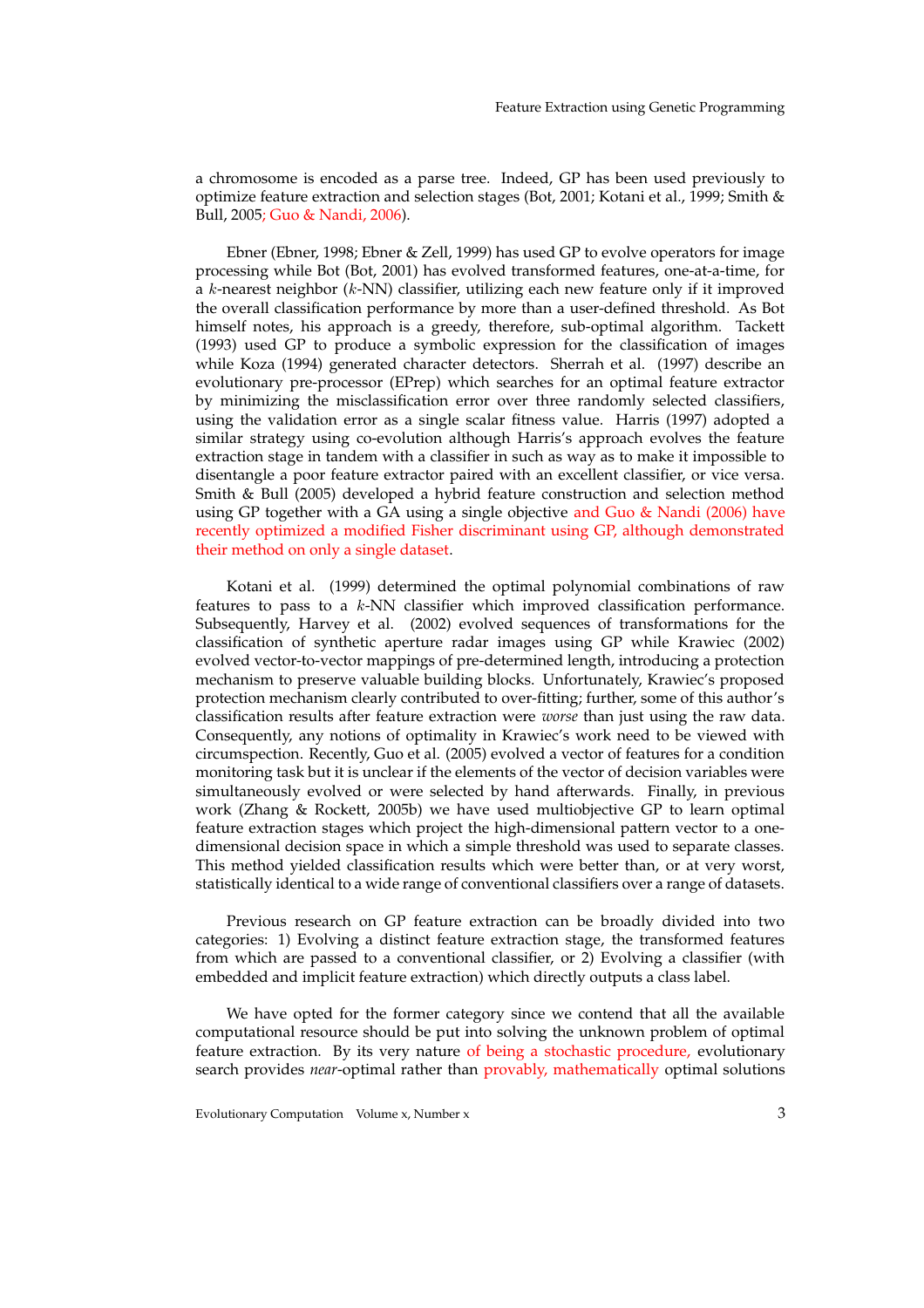### Y.Zhang & P.I.Rockett

(although in most fields, evolutionary methods yield a sufficiently close approximation to optimal). We see little justification for simultaneously evolving or co-evolving classifiers which will only be close-to-optimal when the theory underpinning classifiers has been very extensively studied and is well understood. A secondary reason for evolving only a feature extraction stage is that we will be dealing with a smaller search space than trying to evolve an intertwined feature detection/classifier combination. Consequently, we should expect more rapid convergence. A corollary of evolving only a feature extraction stage is that we need to employ a conventional classifier which has to be trained *within* the evolutionary loop as part of the fitness evaluation step. In this work we have used a Fisher linear discriminant (FLD) since this classifier is fast to train while having been shown to give reasonable results over a wide range of pattern recognition problems - see (Lim et al., 2000), for example.

A further significant distinction between the present work and the research cited above - apart from (Zhang & Rockett, 2005b) - is that all other GP feature extraction has been carried-out using a *single* objective, typically classification error. One of the widely-observed practical problems with GP optimization is the tendency for the evolved trees to continue growing in size, a phenomenon known as *tree bloat*. Aside from the computational burden ever-growing trees impose, tree bloat can be interpreted as *over-fitting*, a problem common to all data modeling. Ekart & Németh (2001) have shown that tree bloat can be effectively suppressed by using multiple objectives, where one of the objectives is a measure of tree size (i.e. the complexity of the candidate solution). This imposes a selective pressure which favors smaller trees and tends to produce better generalization than larger trees, an observation which can be understood in terms of both Tikhonov regularization and Occam's razor. Zhang & Rockett (2005b) have previously used a multiobjective approach in evolving feature detection stages with a high degree of success. The use of tree complexity measures to reduce bloat has also been examined by de Jong & Pollack (2003) who studied the inter-relationship between complexity minimization and genetic diversity. Along with the fact that we have optimized the *dimensionality* of the evolved decision space, the key distinguishing factor of the present work is our use of multiple objectives, one of which encourages parsimonious solutions which will therefore tend to generalize better than the unconstrained solutions obtained by other workers.

In terms of which multiobjective evolutionary algorithm to employ, we have shown previously that the steady-state Pareto converging genetic algorithm (PCGA) (Kumar & Rockett, 2002; Zhang & Rockett, 2006b) produces smaller evolved trees and by implication, superior generalization to competitor techniques. Consequently, we have used PCGP, a GP adaptation of the PCGA evolutionary strategy. More generally, multiobjective evolutionary algorithms have been well reviewed by Coello (2000).

Our objective in the present work has been to evolve the (near-)optimal series of mathematical transformations which project the pattern data into a new, multi-dimensional decision space such that we obtain maximized class separability but completely independent of domain knowledge. Although we have previously published results on projecting the patterns into a 1D decision space (Zhang & Rockett, 2005b), it is well-known that for a given size of training dataset there is an optimal dimensionality for which misclassification error is minimized. This optimal dimensionality is, however, data dependent and needs to be determined as part of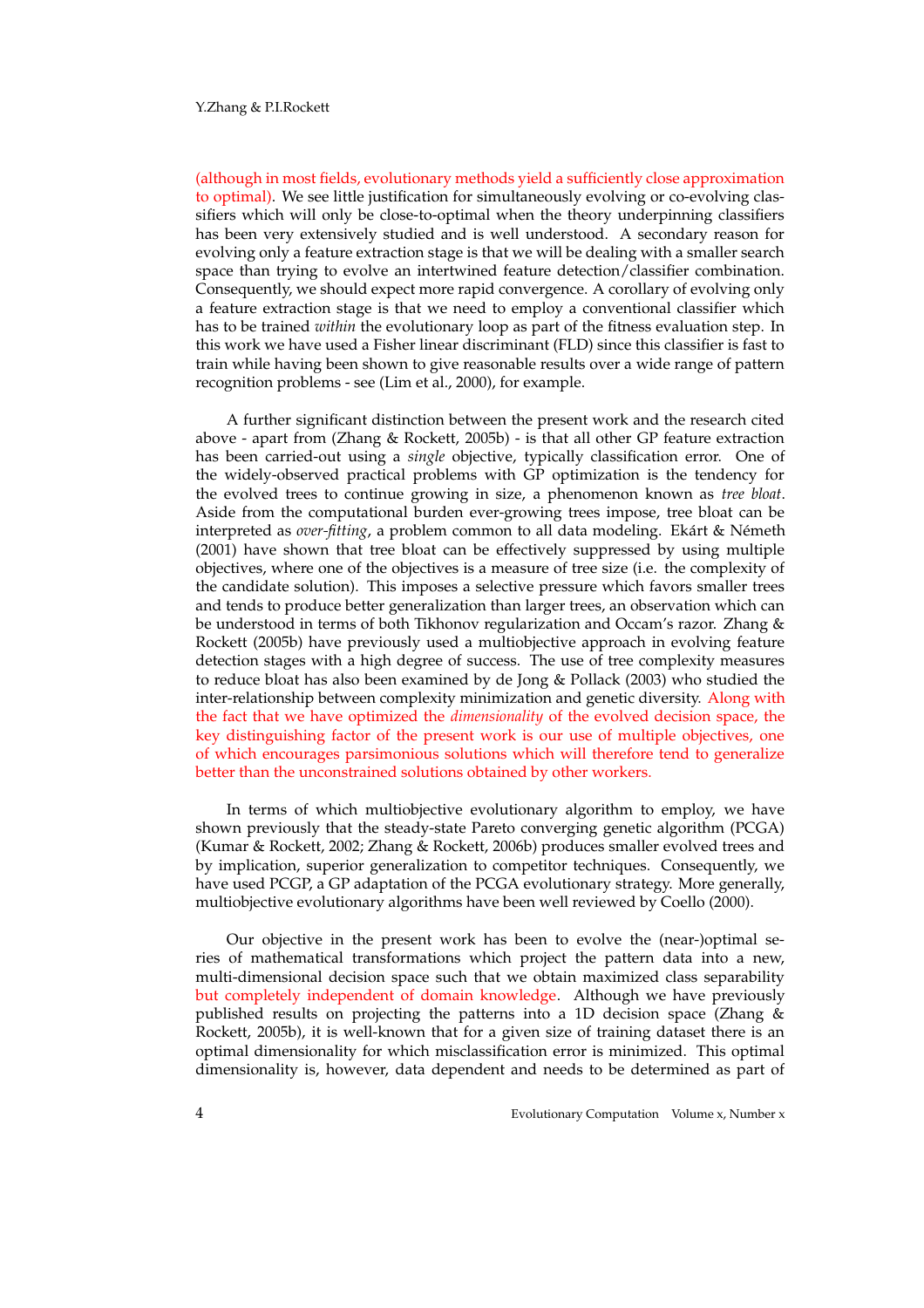the evolutionary process rather than fixed a priori as in (Krawiec, 2002). We can thus state the problem to be addressed as: Evolving the optimal *n*-to-*m* mapping from an *n*dimensional raw pattern space to the  $m$ -dimensional decision space which maximizes the class separability in the decision space and where  $m$  itself is an unknown parameter to be (implicitly) optimized. Furthermore, we require the method to be generic and domain-independent, and to make no assumptions about the data distributions.

The remainder of this paper is organized as follows: We present our generic evolutionary framework for optimal feature extraction in Section 2. In Section 3, we present the results from applying the method to a range of problems from the UCI Machine Learning (Blake & Merz, 1998) and StatLog (Michie et al., 1994) databases as well as making statistical comparisons with eight established (non-evolutionary) classifiers. In this section we also discuss the properties of the evolved mappings. Finally, we offer some conclusions and suggestions for future work in Section 4.

## **2 Methodology**

We seek the mapping from the input space to an  $m$ -dimensional decision space, where the optimal value of  $m$  has to be determined during the learning phase. Constructing an effective chromosomal tree structure to represent a solution is critical to the success of the method and two fundamental choices are available: Firstly, we could employ multiple trees, one per dimension of the decision space but such a representation would require a new set of genetic operators to allow the breeding of uncoupled feature transforming trees. The second possible chromosome implementation is to employ a vectorizing multi-tree representation. Langdon (1998) developed a multi-tree program with redefined genetic operations to reduce the extent of building block disruption. Similar operations were also used by Koza (1994) in his work involving automatically defined functions (ADFs). Sherrah et al. (1997) has attempted to address the issue of generating  $n$ -to- $m$  mappings  $(m > 1)$  by applying a multi-tree chromosome structure but had to impose some severe restrictions to compensate for the limitation of a single fitness objective. Muni et al. (2004) applied a multi-tree representation to produce a multi-class classifier but actually, simultaneously evolved multiple independent dichotomizers.

Of the two possible chromosomal representations we have followed the second option of using a single, vectorizing tree in order to reuse the highly effective genetic operators we have devised previously (Zhang & Rockett, 2005b). To facilitate this representation we have added two special node types.

The first special node type we have added is a *Root* node. As the name suggests, each vectorizing tree comprises exactly one Root node placed at the root of the tree. In reality, this 'node' is just an array (of arbitrarily large length) of pointers to genuine feature transforming sub-trees, each of which generates one element of the m-dimensional decision space vector.

The second type of special node we have added is the *Dummy* node - which is broadly equivalent to a null node - and allows uniformity of treatment with the crossover and mutation operators used previously (Zhang & Rockett, 2005b). For the purposes of genetic manipulations, a Dummy node is treated in the same way as a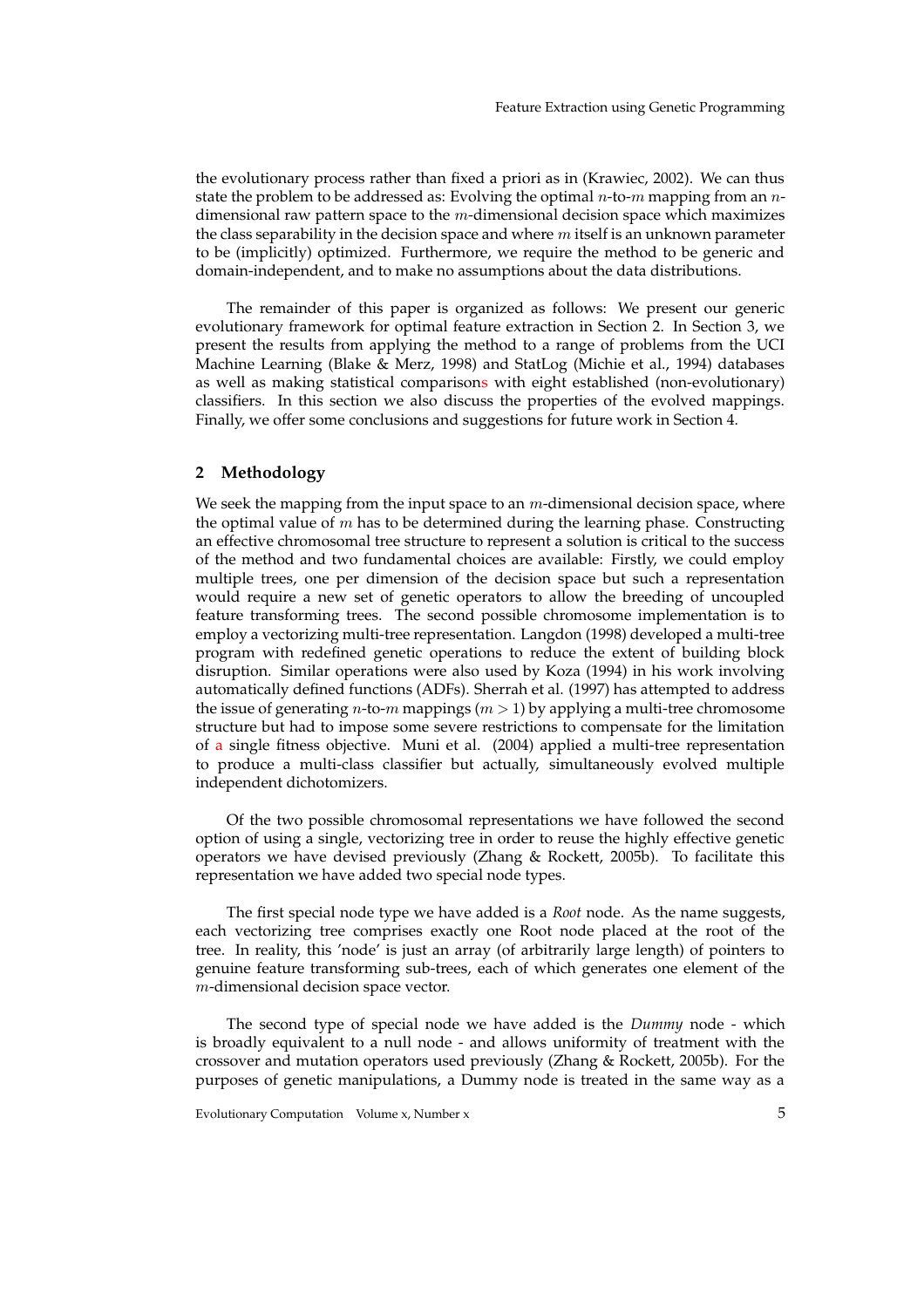terminal node - in effect, it is a special kind of terminal node. During tree evaluation, however, it returns a zero value, hence a Dummy node contributes no discriminatory power to the classification task - it is a mere placeholder. If a child of the Root node evolves to become a Dummy node, this reduces the dimensionality of the decision space by one. Similarly, if one of the Root's children which was previously a Dummy node evolves to a real sub-tree then this increases the dimensionality of the decision space by one. In counting the *m*-value of a tree, we simply ignore all the Dummy children of the Root node. The vectorizing tree structure employed here is illustrated in Figure 1.

## **2.1 Crossover**

We define crossover and mutation operations on this vectorizing tree as minor extensions to those used successfully in (Zhang & Rockett, 2005b). We use *depth-fair* crossover (Ito et al., 1998; Zhang & Rockett, 2005a) except we avoid selecting the Root node since a vectorizing tree can have only one Root node at its root. Having selected a tree depth, d, we select one of the sub-trees at this depth, biased in their complexity - that is, we prefer to swap trees with higher node counts. The depth-fair crossover procedure (Ito et al., 1998) can be summarized as follows:

- 1. Starting with a depth in a tree,  $d \in [0 \dots d_{max}]$ , we assign a *bias* to each depth in the tree of 1/2d. These quantities are termed *depth selection ratios* in (Ito et al., 1998).
- 2. A uniformly distributed random number,  $r_1 \in [0 \dots 1]$  is chosen. We select the depth, *d*, at which to perform the crossover from the relation:

$$
r_1 \in \left[1/2^d \dots 1/2^{d-1}\right]
$$

3. Given the tree has  $n$  sub-trees at the selected depth level,  $d$ , we again pick a random number,  $r_2 \in [0 \dots 1]$  from a uniform distribution and select for crossover, the p-th sub-tree for which:

$$
\frac{\sum\limits_{i=1}^{p-1}Size(i)}{\sum\limits_{i=1}^{n} Size(i)} < r_2 \leq \frac{\sum\limits_{i=1}^{p} Size(i)}{\sum\limits_{i=1}^{n} Size(i)}
$$

where  $Size(i)$  is the number of nodes contained in the *i*-th sub-tree.

In addition, we have found that in order to preserve useful genetic building blocks and speed of convergence, it is helpful to sometimes invoke a constrained type of crossover, *sub-tree preservation crossover*, to operate on the corresponding sub-trees of the two parents. With some probability, we choose sub-tree preservation crossover under which we select two parents,  $A$  and  $B$  as normal. In normal, unconstrained crossover we would select two splicing points from anywhere within A and B and exchange the sub-trees. In sub-tree preservation crossover, however, we first perform depth-fair crossover between sub-tree 1 of  $A$  and sub-tree 1 of  $B$ , then between sub-tree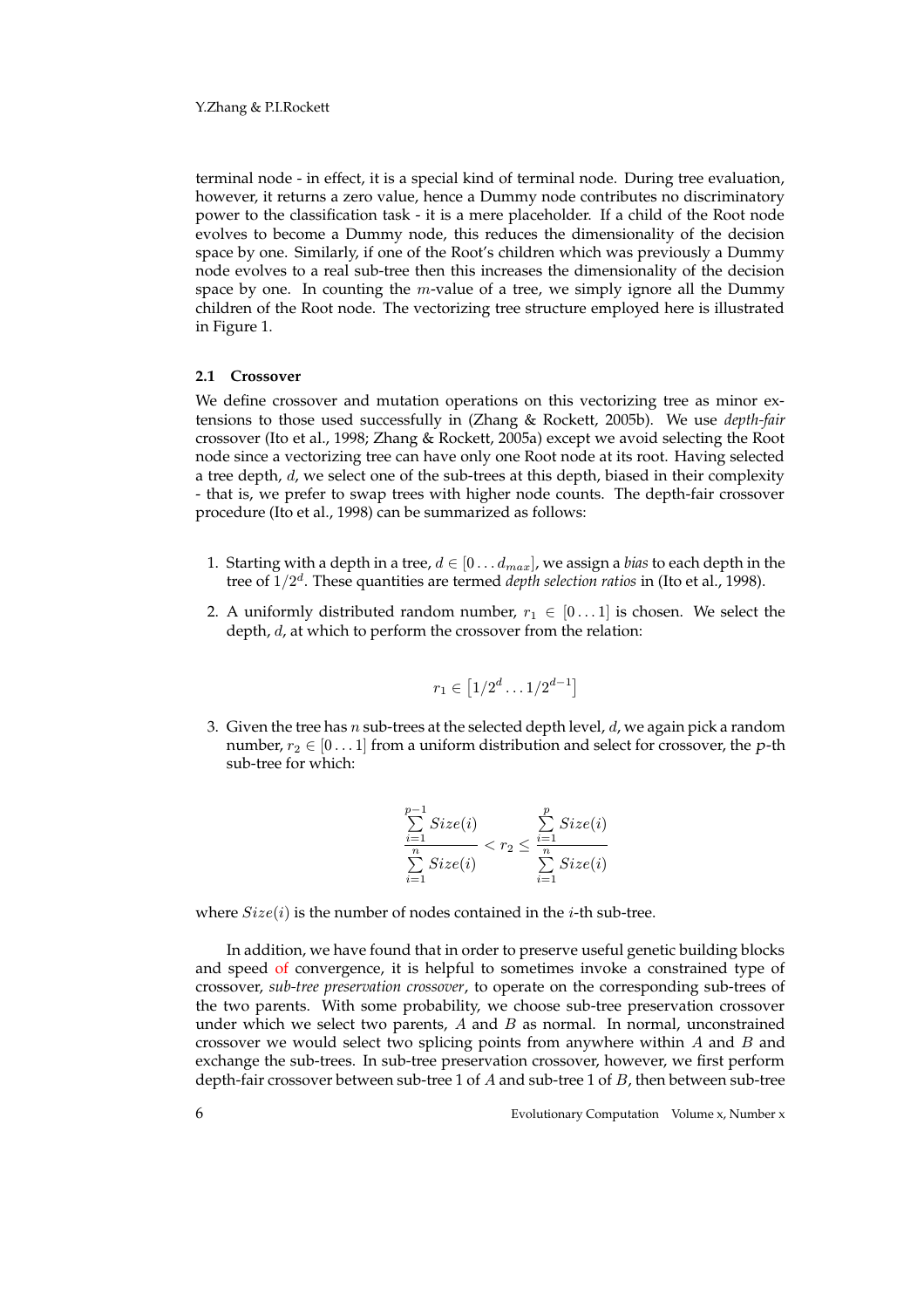2 of A and sub-tree 2 of B, and so on up to sub-tree q, where  $q = \min[m_A, m_B]$ , where  $m_{A,B}$  are the dimensionalities of the two parents, A and B. We have found this sub-tree preservation crossover refinement to be highly effective in speeding convergence and by implication, preserving valuable building blocks.

## **2.2 Mutation**

We have used the same depth-fair, size-dependent mutation operator as (Zhang & Rockett, 2005a) in which a single mutation point is selected in the same manner as crossover and the selected sub-tree is replaced with a new, randomly-created tree. We add the extension that if the Root node is selected, a whole new random tree of random dimensionality is generated. After the population has been initialized, it is the mutation operator which is responsible for introducing new Dummy nodes into a chromosome.

The initial population was generated with half the trees of some maximum dimensionality ( $m = 50$ , here) and the other half being trees of random dimensionality  $(m \in [1...50])$ . All sub-trees were generated with a random initial depth in the range [1...5] although subsequently, they were then free to grow without limit. We did not impose any maximum tree depth during evolution.

We term the present GP framework *multi-dimensional multiobjective genetic programming* (MMOGP) to distinguish it from our previous MOGP work (Zhang & Rockett, 2005a; Zhang & Rockett, 2005b). It is also distinct from other multi-output GP tree structures such as MRtree (Zhang & Zhang, 2004) and EPrep (Sherrah et al., 1997). In the present work, the input pattern vector is projected into a new, real-valued decision space whereas in MRtree, the output vector comprises tentative class labels. In EPrep, the output vector elements are extracted from various locations over the tree using special Output Points which are treated the same as other nodes during evolution. Outputs extracted by Output Points at lower levels of the EPrep tree, however, will be strongly correlated with those collected at higher levels. This may (partly) explain why the performance of EPrep is very variable across different problems.

## **2.3 Objective Vector**

We have employed a three-dimensional objective vector within a Pareto optimizing framework in which each of the three objectives exerts independent selective pressure on the population. Ekart & Németh (2001) have demonstrated that using tree complexity as one objective provides selective pressure which suppresses tree bloat; we too have found this objective to be highly effective (Zhang & Rockett, 2005a; Zhang & Rockett, 2005b) although see also (de Jong & Pollack, 2003). In the present setting, however, simply using the total number of tree nodes will create a hidden bias in favor of minimizing the dimensionality of the decision space since trees with fewer dimensions will tend to contain fewer nodes overall. Minimizing the number of dimensions is not something we necessarily wish to do. Consequently, we have used a tree complexity measure which seeks to minimize the *average* number of nodes per dimension:

$$
Complexity = \frac{1}{m} \sum_{i=1}^{m} Size(i)
$$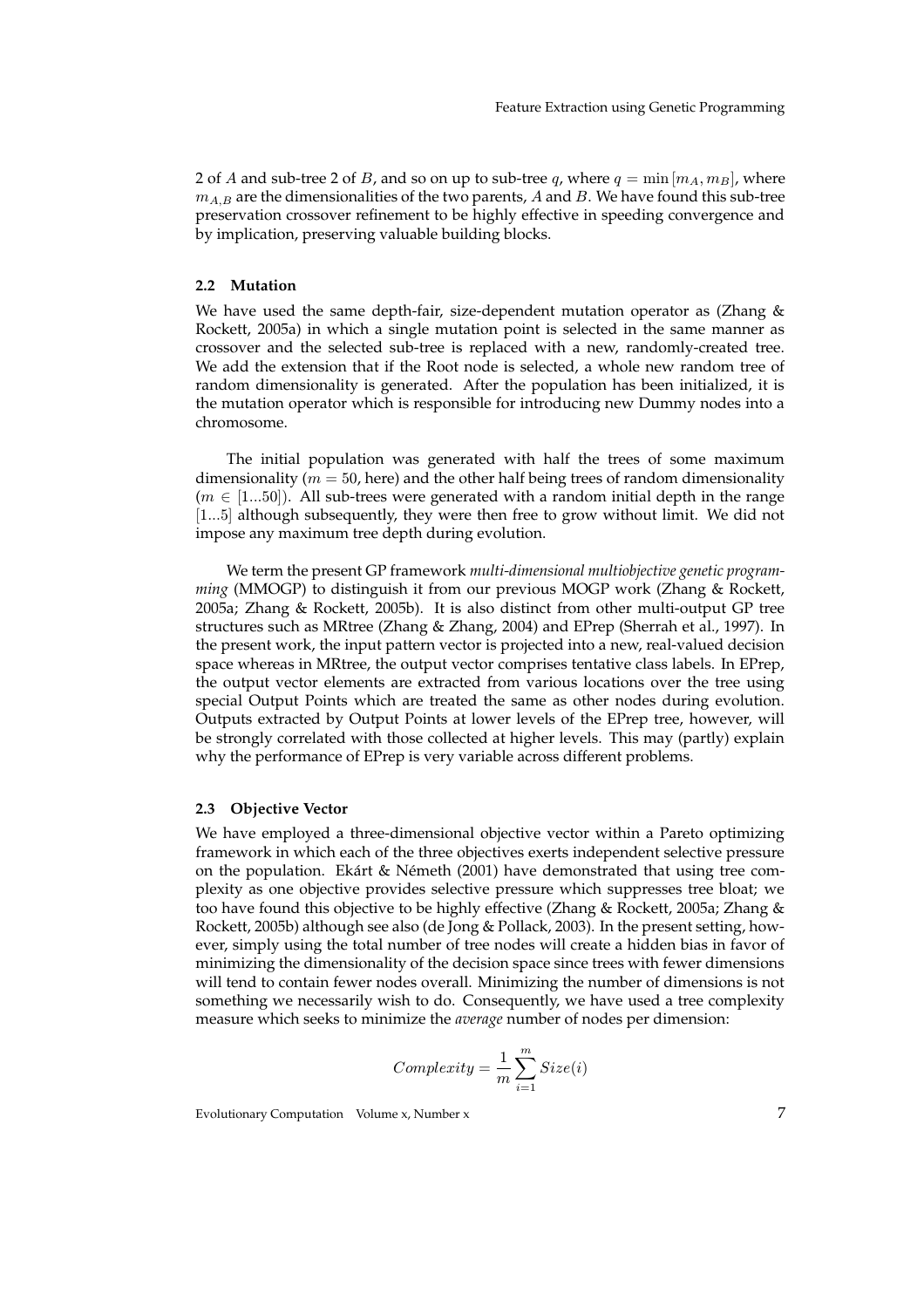### Y.Zhang & P.I.Rockett

where m is the dimensionality of the decision space vector and  $Size(i)$  is the number of nodes in the i-th sub-tree. In our preliminary experiments, we found out that without a complexity objective, the tree bloated in an unconstrained manner. In addition, on hard problems the evolution frequently stagnated yielding trees with very poor generalization errors.

Our second objective is the conventional misclassification error (so-called 0/1 loss) which we obviously wish to minimize. To evaluate this objective for a candidate solution, we project each of the patterns in the training set into the candidate  $m$ -dimensional decision space and then use a Fisher linear discriminant (FLD) (Duda et al., 2001) to predict a class label based on these  $m$ -dimensional decision space patterns. The misclassification error is simply the fraction of training set examples which are incorrectly labeled. Fisher's linear discriminant projects the  $m$ -dimensional data into a one dimensional space in which the class-conditioned distributions are maximally separated; we have used the conventional Fisher criterion,  $J(\mathbf{w})$ :

$$
J(\mathbf{w}) = \frac{|p_1 - p_2|^2}{s_1^2 + s_2^2}
$$

where  $w$  is the projection vector,  $p_{1,2}$  are the sample means of the two projected class-conditioned densities and  $s_1^2 + s_2^2$  is the sum of the within-class scatter. Key for the present application, the maximization of  $J(\mathbf{w})$  can be performed rapidly in closed form (Duda et al., 2001) which makes a minimal contribution to the time for one iteration. The final quantity we need in the FLD training is the scalar decision threshold in the one-dimensional projected Fisher direction and this we determine using golden section search, terminating when the misclassification rate does not improve with further refinement of the threshold. Although the FLD is a simple and rapidly trained classifier, it is well-known that occasionally it fails to provide any meaningful class separation. In such a situation, the lack of selective pressure will slow the evolution although in our experience, this shortcoming is more than offset by the advantage of fast training.

In the previous MOGP work (Zhang & Rockett, 2005b) we projected the raw pattern data directly into a 1D decision space in which a simple threshold sufficed to determine a class label. One of the observations we made in this earlier work was that relying solely on misclassification rate to drive the evolution was slow since in the initial stages, most of the randomly-created population were ill-suited to the task and produced very high error rates. Hence initially, there was little selective pressure to drive the evolution. Consequently, we added an estimate of the Bayes error in the projected 1D decision space (calculated by histogram overlap) which proved much more sensitive at differentiating individuals with slightly more promise than others despite both having very high misclassification error. It is worth noting that the Bayes error is a fundamental lower bound on misclassification error independent of the classifier employed. (Incidentally, although the Bayes error objective is very beneficial in the early stages of evolution, if used on its own without misclassification error it tends to lead to *final* solutions which are pathological – see (Zhang & Rockett, 2005b) for further details.) In the present MMOGP setting, estimating the Bayes error in the  $m$ -dimensional decision space is not practical so we have used the straightforward method of calculating the overlap of the class-conditioned PDFs in the 1D Fisher projection direction. When all the training set patterns from each class in a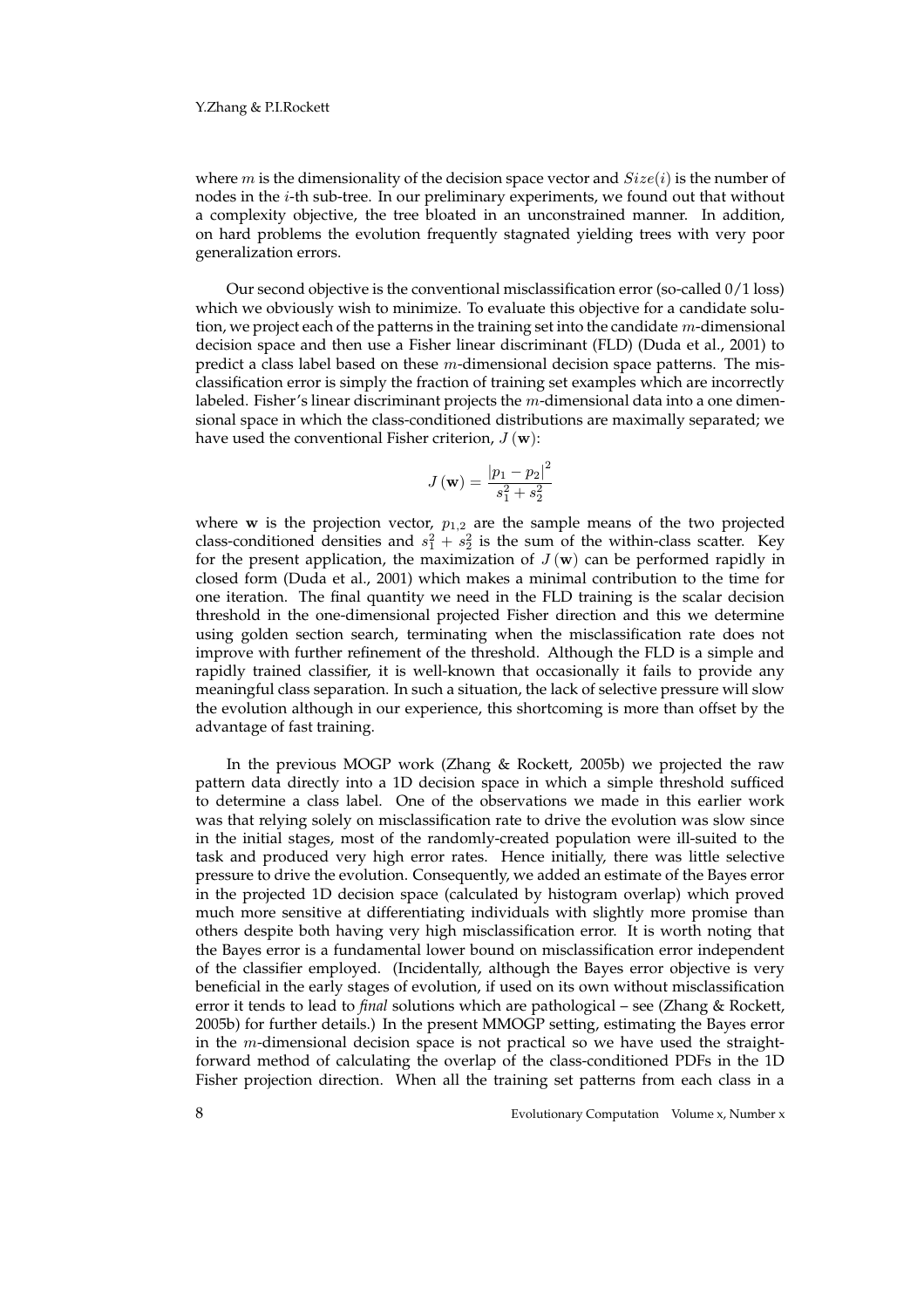two-class problem are projected onto the 1D Fisher direction, they will form two classconditioned PDFs. We calculate a Bayes-error-like measure by histogramming these two class-conditioned PDFs and calculating the overlap between them; minimizing the histogram overlap is equivalent to maximizing the class separability. Consequently, this third and final objective is not strictly an estimate of Bayes error since it is not calculated in the  $m<sub>D</sub>$  decision space although it has the same effect as the Bayes error in the 1D MOGP case.

## **2.4 Hierarchial Feature Extraction for Multi-class Problems**

As presented above, our strategy is intrinsically a two-class method in that it uses an FLD dichotomizer in the decision space. Several of the datasets we consider in the next section have multiple classes and we handle these by a hierarchical decomposition into a sequence of two-class problems, as follows: For an h-class problem, first we deduce a tree to discriminate between one (arbitrarily chosen) class and the other  $(h - 1)$  classes. We then generate a tree to distinguish between one of the remaining  $(h - 1)$  classes and the other  $(h - 2)$  classes, and so on until we are left with only two classes. At this point we produce a classifier to discriminate one of these classes. As a very final step, we train a classifier to differentiate this final class from any other unclassified patterns. This last step is necessary due to the effects of (inevitable) type I errors; if we simply trained  $(h - 1)$  classifiers and assigned any remaining patterns by default to the last class left, many of these patterns would be incorrectly labeled.

Binary decompositions of multi-class problems possess the well-known drawback of yielding multiply labeled and unlabeled patterns. It is likely that some patterns will be assigned more than one label while others will remain completely unlabeled (Bailey, 2001). Although techniques such as error correcting output codes have been designed based on domain knowledge to resolve such ambiguities, these introduce further complexity. Here we resolve labeling ambiguities using a measure of labeling confidence. After a pattern is projected into the Fisher direction it is assigned a class label based on its distance from the decision threshold value. We treat the distance of a pattern to the decision threshold as a confidence level measure (CLM). For patterns classified as belonging to only one class, the confidence level measure is not needed and is therefore ignored. For patterns which are multiply-labeled, the confidence level measures for each labeling decision are compared and the pattern assigned to the class which maximizes its CLM. In other words, it is given the class label in which we have the greatest confidence. For unlabeled patterns, all CLMs are negative since they fall on the 'wrong' side of the decision boundary for a positive outcome. In the case of patterns which are unlabeled, we assign the class label in which we have the greatest confidence; that is, the label for which the *magnitude* of the CLM is smallest. Thus we assign the label for which the pattern comes closest to the respective decision boundary, albeit that it falls on the wrong side of the boundary. This use of CLMs can be related to maximizing the posterior probability - see Zhang & Rockett (2006a) for further details of multi-class hierarchical decomposition.

The MMOGP parameters used throughout this work are summarized in Table 1. The "if-then-else" node returns the value of the second child if the first child value is greater than zero, otherwise the third child value is returned. The "max" node returns the larger value from its two successors while "min" returns the smaller. If both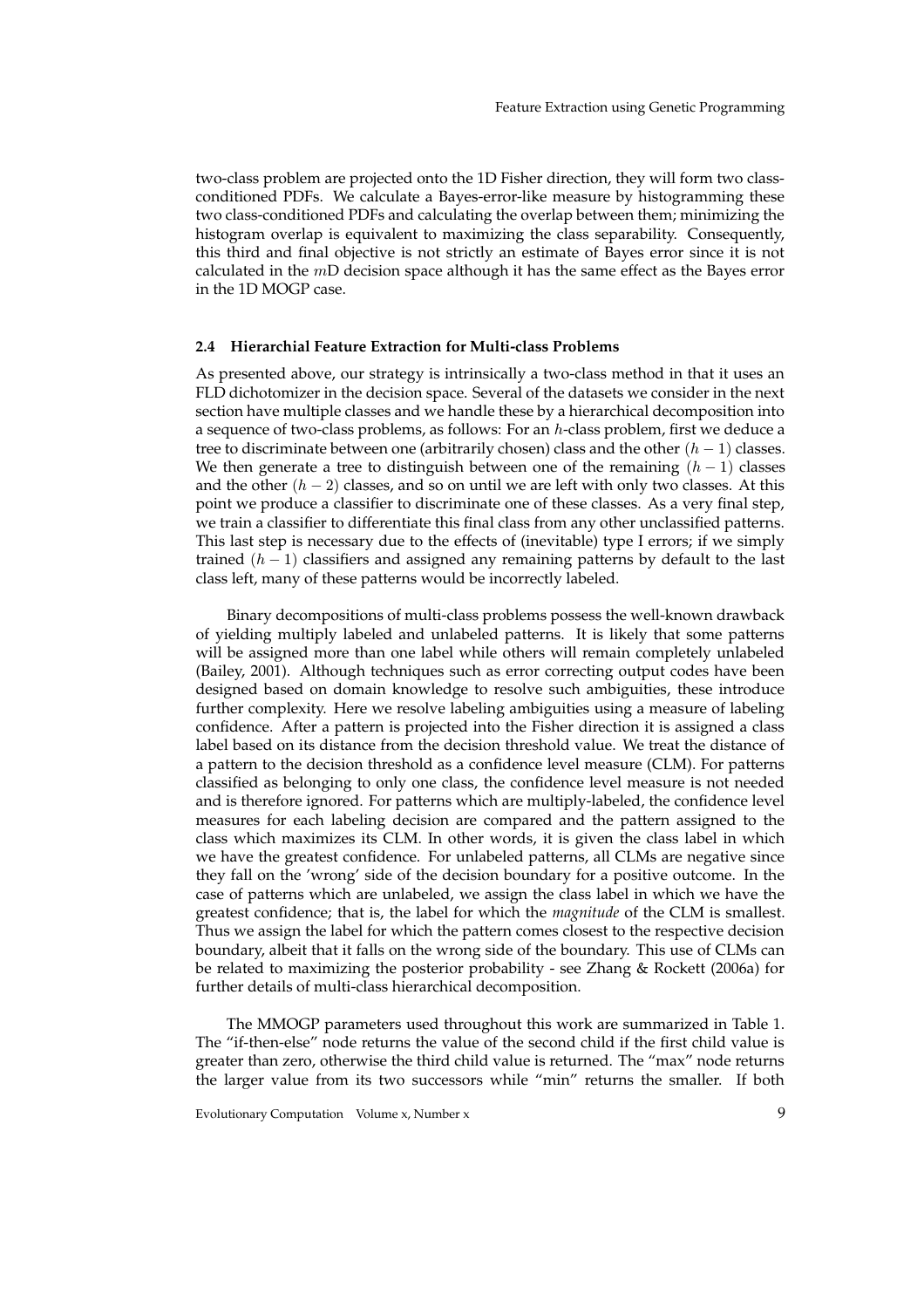|                                   | Input pattern vector elements                                                                                                                                                                                                                                                                                                   |
|-----------------------------------|---------------------------------------------------------------------------------------------------------------------------------------------------------------------------------------------------------------------------------------------------------------------------------------------------------------------------------|
| Terminal set                      | Dummy nodes                                                                                                                                                                                                                                                                                                                     |
|                                   | 10 floating point numbers $\in \{01\}$                                                                                                                                                                                                                                                                                          |
|                                   | sqrt, log, pow2, -, sin, not                                                                                                                                                                                                                                                                                                    |
| Function set                      | $\frac{1}{2}$ , $\frac{1}{2}$ , $\frac{1}{2}$ , $\frac{1}{2}$ , $\frac{1}{2}$ , $\frac{1}{2}$ , $\frac{1}{2}$ , $\frac{1}{2}$ , $\frac{1}{2}$ , $\frac{1}{2}$ , $\frac{1}{2}$ , $\frac{1}{2}$ , $\frac{1}{2}$ , $\frac{1}{2}$ , $\frac{1}{2}$ , $\frac{1}{2}$ , $\frac{1}{2}$ , $\frac{1}{2}$ , $\frac{1}{2}$ , $\frac{1}{2}$ , |
|                                   | if-then-else                                                                                                                                                                                                                                                                                                                    |
| Population size                   | 200                                                                                                                                                                                                                                                                                                                             |
| Initial population                | Half full trees, half random trees                                                                                                                                                                                                                                                                                              |
| Initial max. tree depth           | 5                                                                                                                                                                                                                                                                                                                               |
| Max. dimensionality               | 50                                                                                                                                                                                                                                                                                                                              |
| Sub-tree preservation probability | 0.2                                                                                                                                                                                                                                                                                                                             |
| Max. no. of breeding cycles       | 20,000                                                                                                                                                                                                                                                                                                                          |
| Stopping criterion                | Max generations exceeded                                                                                                                                                                                                                                                                                                        |

| Table 1: MMOGP (PCGP) Settings |  |
|--------------------------------|--|
|                                |  |

successor node values are larger than zero, "xor" returns zero, otherwise it returns unity.

We have used the steady-state PCGP evolutionary paradigm (Kumar & Rockett, 2002; Zhang & Rockett, 2006b) with a population of 200 individuals and terminated the optimization after 20,000 cycles of breeding pairs of offspring. This is equivalent to ∼100 generations of a generational GA.

## **3 Results and Comparisons**

We re-emphasize that the method we present here is not a classifier but rather a *framework to design a classifier* based on a feature extraction stage adapted to an individual problem, followed by a Fisher linear discriminant; we neither make use of prior knowledge nor make any distributional assumptions. To justify our method, we have investigated the design process on a comprehensive range of thirteen benchmark datasets from the UCI Machine Learning database (Blake & Merz, 1998) and the StatLog project (Michie et al., 1994). For each dataset we draw a statistical comparison of the classification performance between our MMOGP algorithm and a wide range of established classifiers. The key issue is that the evolution of the feature extraction stage as well as the dimensionality of the projected decision space are driven by the notion of optimality.

The thirteen datasets from the UCI Machine Learning and Statlog databases used in this work are:

- 1. 2Glass 163 instances with nine attributes This multi-class dataset has been converted to a two-class problem by seeking to distinguish between float glass and non-float glass.
- 2. 6Glass (GLASS) 214 instances with 9 attributes This dataset comprises 6 classes. Includes the 2GLASS data above.
- 3. BUPA Liver Disorders Prediction of whether a patient has a liver disorder. There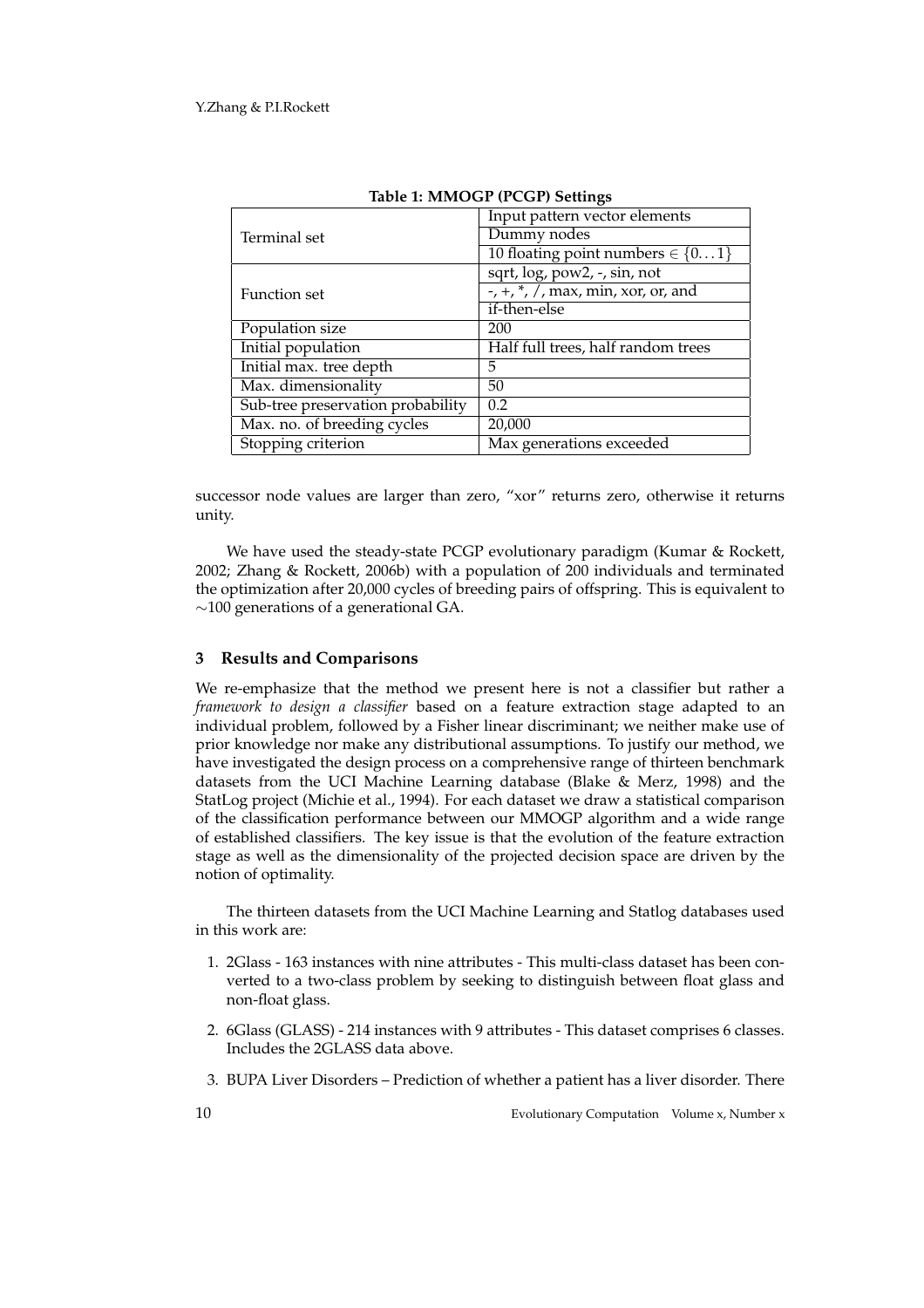are two classes, six numerical attributes and 345 records.

- 4. Wisconsin Diagnostic Breast Cancer (WDBC) This dataset has been discussed before by Mangasarian et al. (1995). 569 examples with thirty numerical attributes.
- 5. Pima Indians Diabetes (PID) This dataset comprises 532 complete examples with seven attributes; all records with missing attributes were removed.
- 6. Wisconsin Breast Cancer (WBC) 683 out of original 699 instances have been used; the sixteen instances with missing values were removed; each record comprises ten attributes. This dataset has been used previously in Mangasarian & Wolberg (1990).
- 7. Teaching Assistant Evaluation (TAE) The data consist of evaluations of teaching performance for 151 teaching assistant with 5 attributes, classified into three types. Lim et. al .(2000) have previously used this dataset.
- 8. Thyroid (THY) This dataset comprises 7200 instances with 21 attributes (15 binary, 6 continuous) and 3 classes. This dataset has been discussed by Schiffmann et al. (1992).
- 9. Thyroid Gland (TGD) 215 instances and 5 attributes in 3 classes; previously used by Coomans & Broeckart (1988).
- 10. Wine recognition (WIN) 179 samples with 13 continuous attributes from 3 classes. See Aeberhard et al. (1992).
- 11. Australian credit approval (AUS): This datasets concerns credit card applications. 690 instances exist with 14 attributes from each. There are 55.5% instances from positive decisions. This dataset has been investigated by Quinlan (1993) using decision trees.
- 12. Heart disease (HEA): This database contains 13 attributes, 270 samples. 120 samples present heart disease.
- 13. German credit (GER): Classifies people as good or bad credit risks. 1000 instances with 24 attributes. 700 have been assigned a good credit rating.

Information on the thirteen datasets is summarized in Table 2.

As the basis for assessing MMOGP, we have used eight existing (non-evolutionary) classification algorithms with implementations taken from the Weka Machine Learning system (Witten & Frank, 2005); we tuned any parameter settings as noted below, trying to obtain 'good' performance although we do not claim to have identified optimal parameters. Instead of using computationally demanding model selection methods such as cross-validation to obtain suitable parameters, we scanned the parameter values in the chosen classifier for each dataset, split into test and validation sets. If more than one parameter needed to be tuned, we determined each in sequential order. Nonetheless, we believe the comparisons with MMOGP are fair. In passing, we point-out that apart from the parameters which control the speed of evolutionary convergence, MMOGP is a parameter-free method. The comparator classifiers, which span a wide range of paradigms, were: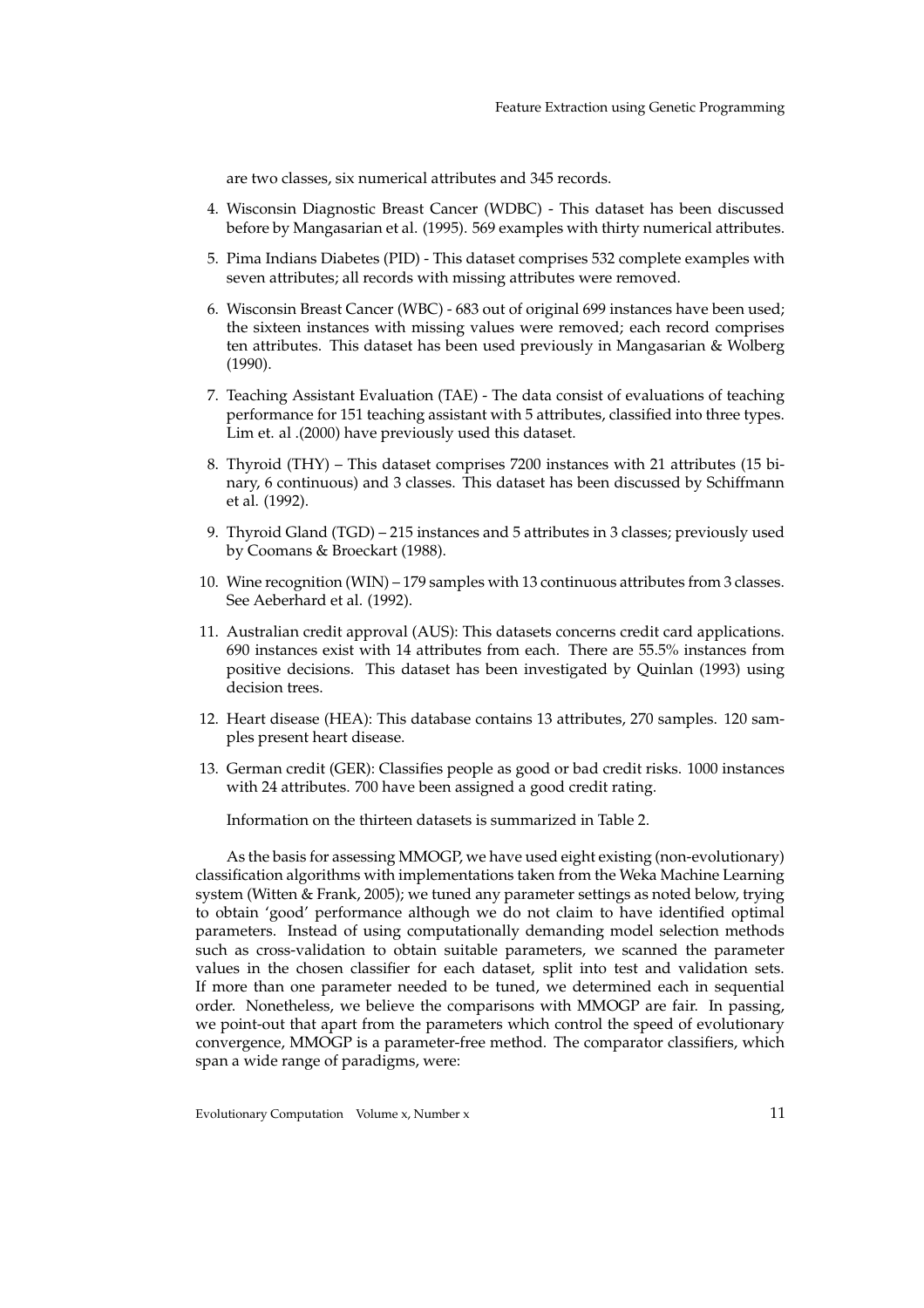| Name        | Number of Features | Size and Distributions                             |
|-------------|--------------------|----------------------------------------------------|
| 2GLASS      | 9                  | $163 = 87$ (Float) + 76 (Non-float)                |
| <b>BUPA</b> | 6                  | $345 = 200$ (Benign) + 145 (Malignant)             |
| <b>PID</b>  | 7                  | $532 = 355 + 177$ (Diabetic)                       |
| <b>WBC</b>  | 10                 | $699 = 458$ (Benign) + 241 (Malignant)             |
| <b>WDBC</b> | 30                 | $569 = 357$ (Benign) + 212 (Malignant)             |
| <b>AUS</b>  | 14                 | $\overline{690} = 383$ (Positive) + 307 (Negative) |
| <b>GER</b>  | 24                 | $1,000 = 700$ (Positive) + 300 (Negative)          |
| <b>HEA</b>  | 13                 | $270 = 120$ (Diseased) + 150 (Benign)              |
| <b>TGD</b>  | 5                  | 215 from 3 classes                                 |
| WIN         | 13                 | 179 from 3 classes                                 |
| <b>TAE</b>  | 5                  | 151 from 3 classes                                 |
| <b>THY</b>  | 21                 | 7,200 from 3 classes                               |
| 6GLASS      | 9                  | 214 from 6 classes                                 |

**Table 2: The Thirteen Datasets**

- 1. Radial Basis Functions (RBF) A normalized Gaussian radial basis function network using the k-means clustering algorithm. We estimated the number of clusters  $(k)$  for any given dataset by taking a random split of the dataset, training the classifier on the first half and calculating a validation error on the second half. By repeating this process for different values of  $k$  we were able to identify that value of k which gave the lowest validation error for each dataset.
- 2. Logistic Modified multinomial logistic regression model with a ridge estimator.
- 3. NNge Nearest-neighbor-like algorithm using non-nested generalized exemplars.
- 4. BayesNet Bayes Network classifier using the K2 learning algorithm.
- 5. IB1 Instance-based learning algorithm which uses a simple distance measure to find the training instance closest to the given test instance and predict the same class as this training instance.
- 6. ADTree The alternating decision tree learning algorithm; note that this is intrinsically a two-class classifier.
- 7. SMO Sequential minimal optimization algorithm for training a support vector classifier. The complexity parameter  $(c)$  and the exponent for the polynomial kernel (e) were tuned as described above.
- 8. C4.5 The well-known decision tree algorithm (which is referred to as "J48" in Weka).

## **3.1 Classification Performance**

Insofar as making statistical comparisons between classifiers is concerned, Dietterrich (1998) has argued that  $N$ -fold cross-validation followed by a  $t$ -test is unsound as the implicit assumptions about independence are violated. He proposed an empirical 5 × 2 *cv* test although Alpaydin (1999) subsequently suggested a modification to Dietterich's test to remove the unsatisfactory aspect of the result depending on the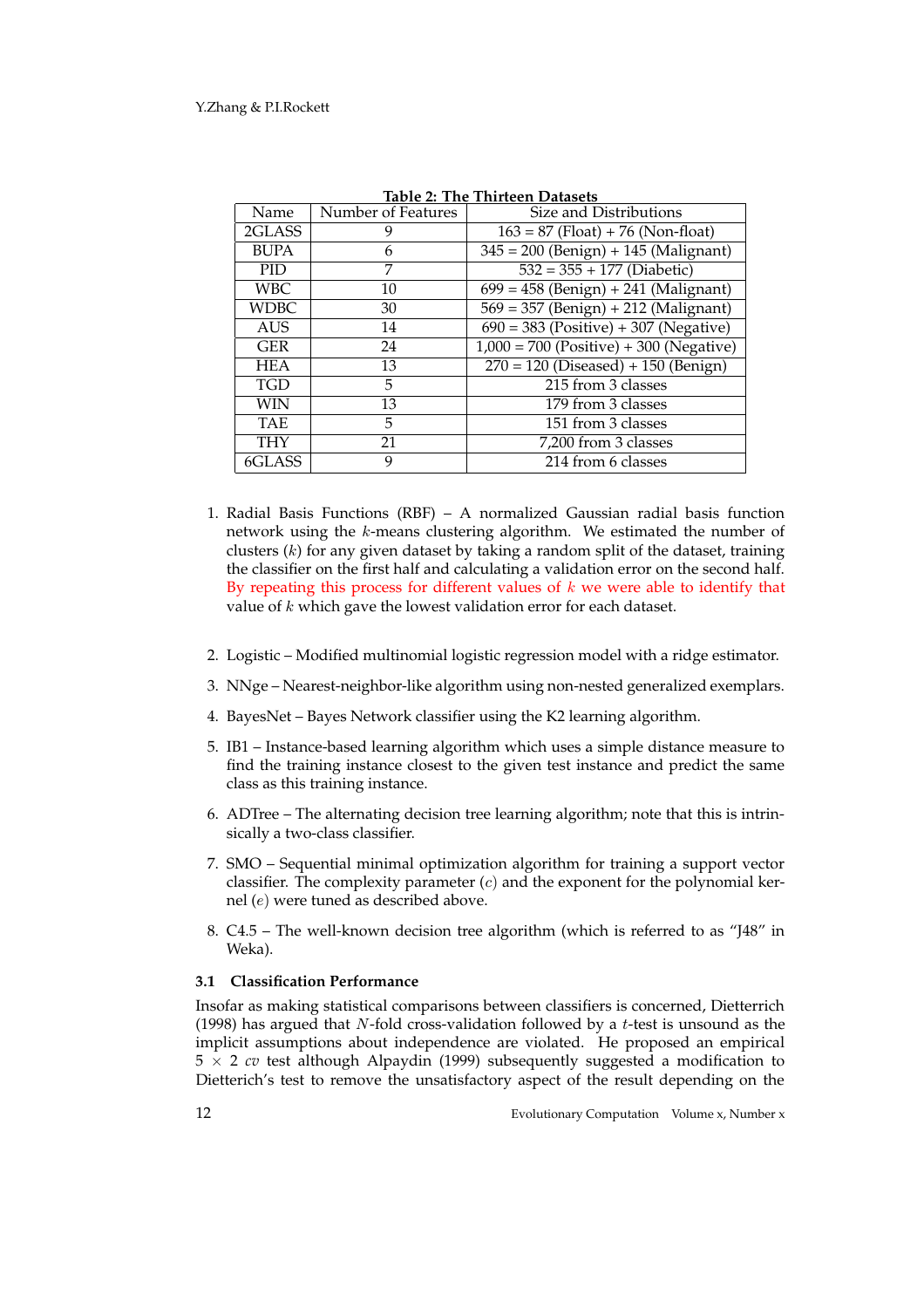ordering of the folds: it is Alpaydin's F-test which we use here to statistically compare classifier performance. We perform five repetitions of splitting the dataset into two equal folds, treating one fold as the training set and the other as the test set. Repeating this process ten times allows us to compute an  $F$ -statistic from which we decide whether or not to reject the hypothesis that the performances of the two classifiers are identical. (See (Alpaydin, 1999) for further details.) Throughout this work we have used a 95% confidence level to infer a statistical difference.

The mean errors over ten folds for each of the classifiers considered and for every dataset are shown in Table 3. Notice that no results are shown for the ADTree classifier on the multi-class TGD, WIN, TAE, THY and 6GLASS datasets since ADTree is inherently a two-class classifier.

From Table 3 it is clear that the MMOGP (or MOGP) methods return the smallest mean error rates on every dataset. The statistical significance of the differences between MMOGP and all other classifiers are summarized in Table 4. In Table 4 a tick indicates that MMOGP is statistically superior to the comparator classifier while a dash denotes that any difference between the errors is not statistically significant. Of the 116 possible pairwise comparisons, MMOGP exhibits superiority in 98 and is statistically identical in the remaining 18. Most significantly, MMOGP is not bettered by *any* of the comparator classifiers over *any* of the thirteen datasets. Interestingly, in comparison to MOGP which projects the data into a 1D decision space, we observe that MMOGP is statistically superior in 7 out of the 13 tests (rightmost column of Table 4), thus reinforcing the point that the dimensionality of the decision space is an important factor to be optimized.

It is also illuminating to compare, where possible, the results of the present MMOGP method with previous evolutionary attempts at optimizing feature extractors. Table 5 contains the error rates obtained by other workers as well as our previous results on MOGP using projection to a 1D decision space. The figures in Table 5 are the averages over (varying) numbers of folds and due to differences in methodologies, it is not possible to make *statistical* comparisons on the basis of the published data. What is clear is that MMOGP yields the smallest error rates although in some cases these differences are unlikely to be statistically significant. In particular, the result of Guo & Nandi (2006) on the WDBC dataset is very little larger than ours. Unfortunately, further comparison is difficult because these authors have only used one dataset (WDBC) and include only sparse experimental details of their GP procedure. Overall, from Table 5 we can conclude that at very least, MMOGP is at least as good other methods and in reality, is likely to be significantly better than almost all other evolutionary feature extraction approaches.

The dimensionalities of the optimal solutions extracted by MMOGP for each dataset are listed in Table 6 from which it is apparent that there is some variation from one problem to the next, as one might expect. (The multiple entries in the last five rows of the table reflect the fact that these last five datasets are multi-class problems and the multiple entries are the dimensionalities of the set of trees which successively separate the classes for that particular dataset. The six class 6GLASS dataset, for example, generates six trees ranging in dimensionality from 2 to 26.) For the PID, WBC and WDBC datasets, there is a *reduction* in dimensionality compared to the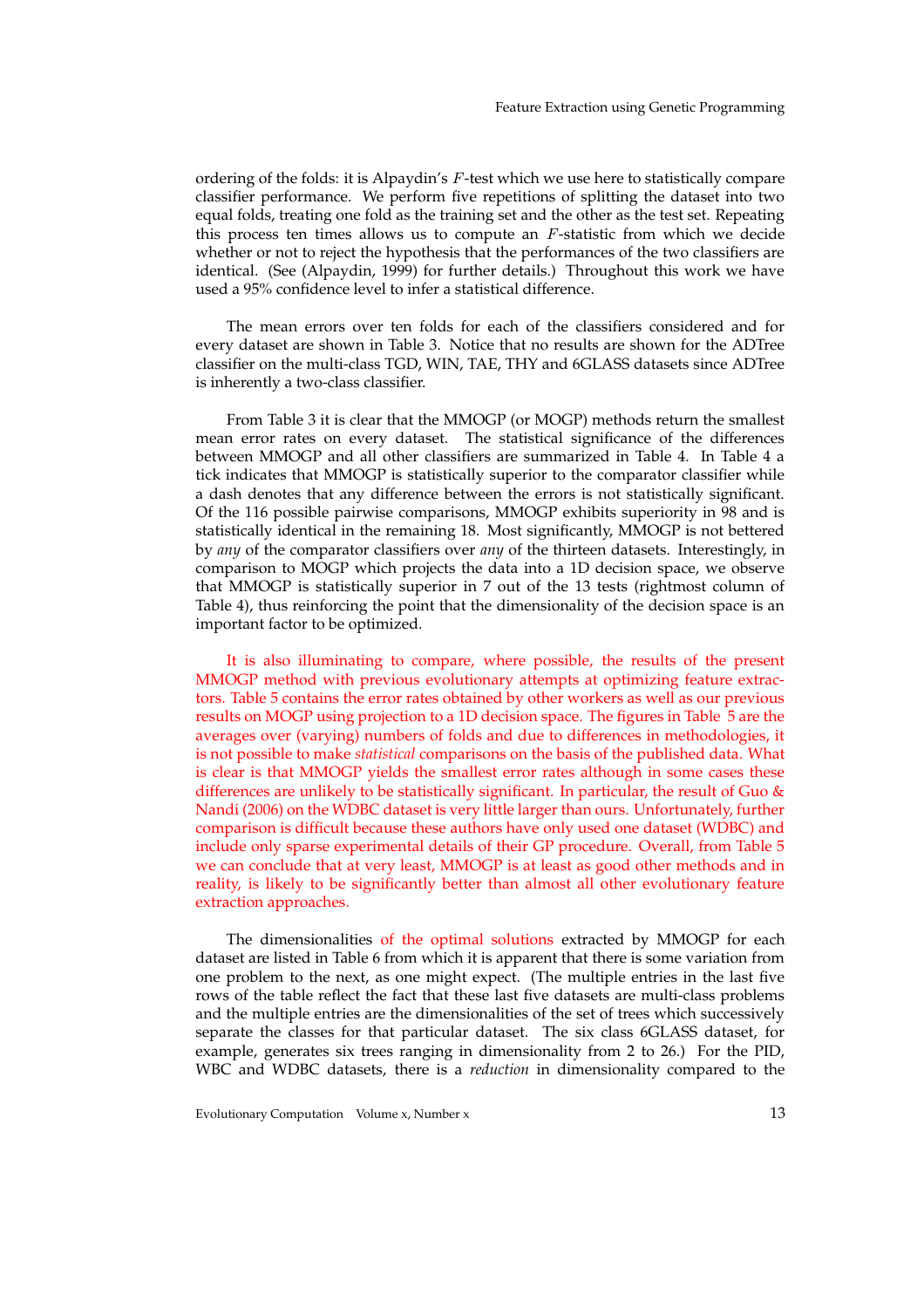| 0.261         | 0.289  | 0.348        | 0.435      | N/M                | 0340         | 0.390                                                                                                     | 0350        | 0.439 | 0.363        | 6GLASS        |
|---------------|--------|--------------|------------|--------------------|--------------|-----------------------------------------------------------------------------------------------------------|-------------|-------|--------------|---------------|
| 01010         | 10.014 | 0.010        | 0.064      | <b>N/A</b>         | 0.080        | 0.016                                                                                                     | 0.010       | 0.037 | 0.068        | THY           |
| 0.384         | 6##0   | 0.486        | 0.513      | <b>N/A</b>         | <b>C445</b>  | 9990                                                                                                      | 6070        | 0.618 | <b>D.531</b> | TAE           |
| 0.003         | 0.022  | 0.061        | 710.0      | <b>N/A</b>         | <b>0.052</b> | 0.022                                                                                                     | 0.028       | 0.028 | 0.033        | ≲<br>Σ        |
| 6000          | 810.0  | 0.086        | 0.131      | N/A                | 0.055        | 0.045                                                                                                     | 690'0       | 0.046 | 0.041        | LCD           |
| 0.140         | 0.139  | 0.242        | 0.179      | 0.235              | 0.244        | 0.184                                                                                                     | 0.233       | 0.185 | 0.178        | <b>HEA</b>    |
| 0.230         | 0.243  | 0.304        | 0.266      | 0.272              | 0.324        | 0.274                                                                                                     | 0.250       | 0.270 | 0.288        | <b>GER</b>    |
| 0.121         | 0.126  | 0.162        | 0.162      | 0.153              | 0.202        | 0.139                                                                                                     | 0.176       | 0.130 | 0.182        | <b>AUS</b>    |
| 0.024         | 0.026  | 0.067        | 0.030      | 0.052              | 0.046        | 120.054                                                                                                   | 770.0       | 0.068 | 0.061        | MDBC          |
| 0.024         | 0.021  | <b>ZSO°0</b> | 0.030      | 0.043              | 0.042        | 0.026                                                                                                     | 820.0       | 0.045 | 8700         | <b>MBC</b>    |
| 0.203         | 0.205  | 0.263        | 0.222      | 0.248              | 0.301        | 6749                                                                                                      | 0.249       | 0.233 | 0.255        | E             |
| 0.215         | 0.264  | 0.391        | 0.423      | 0.343              | 0.388        | 0.420                                                                                                     | 6#49        | 0.383 | 0.442        | <b>BUPA</b>   |
| 0.135         | 0.227  | 0.338        | 0.392      | 0.317              | 0.300        | 0.311                                                                                                     | 0.322       | 0.364 | 0.354        | <b>2GLASS</b> |
| <b>NNNOCT</b> | MOGP   | C4.5         | <b>SMO</b> | ${\rm ADTree}$     | <b>IB1</b>   | Bayes Net                                                                                                 | <b>NNge</b> | 500   | RBF          |               |
|               |        |              |            | <u>Classifiers</u> |              |                                                                                                           |             |       |              | Datasets      |
|               |        |              |            |                    |              | $I$ able $S$ . Near First Comparisons of the Ten Classifiers on Thirteen Datasets from 5.8.7 $\beta$ Test |             |       |              |               |



14 Evolutionary Computation Volume x, Number x

**Table 4:** *F***-test comparisons between algorithms for each dataset at 95 % confidence level. A tick represesntssuperiority of MMOGP over the comparatorclassifer/datasetcombination; a dash denotes no statisticaldifference**

| 6GLASS | <b>THY</b> | TAE | <b>NIN</b>              | TGD | <b>HEA</b> | <b>GER</b> | <b>AUS</b> | <b>WDBC</b> | <b>MBC</b> | $\overline{\text{PID}}$ | <b>BUPA</b> | <b>SCLASS</b> |                          | Datasets    |
|--------|------------|-----|-------------------------|-----|------------|------------|------------|-------------|------------|-------------------------|-------------|---------------|--------------------------|-------------|
|        |            |     |                         |     | I          |            |            |             |            |                         |             |               | <b>RBF</b>               |             |
|        |            |     |                         |     |            |            | I          |             |            |                         |             |               | 5001                     |             |
|        |            |     |                         |     |            |            |            |             | I          |                         |             |               | $\overline{\text{NNge}}$ |             |
|        |            |     |                         |     |            |            |            |             |            |                         |             |               | <b>Bayes Net</b>         |             |
|        |            |     |                         |     |            |            |            |             |            |                         |             |               | <b>IB1</b>               | Classifiers |
|        |            |     | <b>NANANY</b><br>NANANY |     |            |            |            |             |            |                         |             |               | ADIree SMO               |             |
|        |            |     |                         |     |            |            |            |             | I          |                         |             |               |                          |             |
|        |            |     |                         |     |            |            |            |             |            |                         |             |               | C4.5                     |             |
|        |            |     |                         |     |            |            |            |             |            |                         |             |               | MOGE                     |             |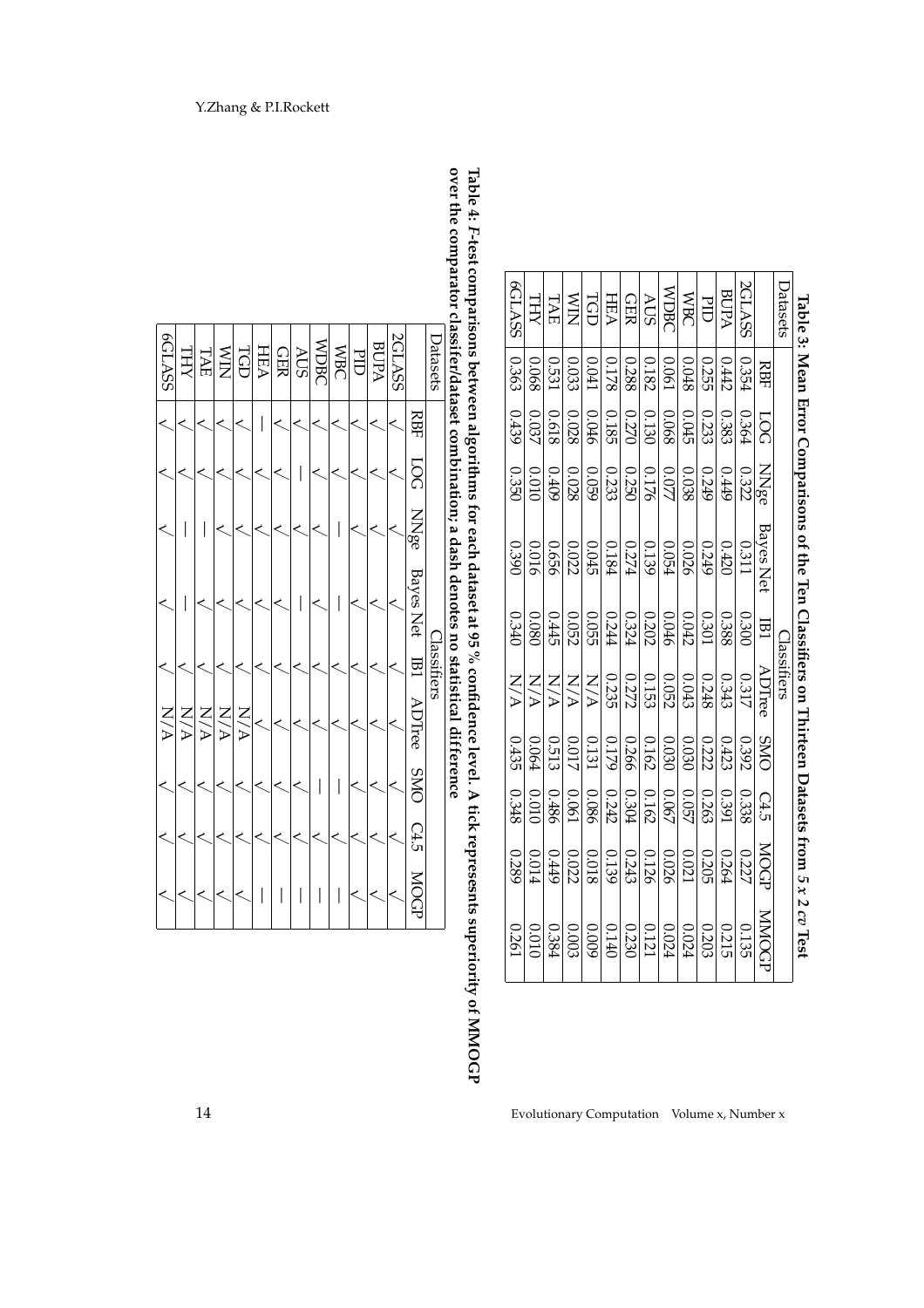| Table 5: Comparison with Other Evolutionary GP Feature Extraction Methods by Dataset | 2GLASS   BUPA |        | $\overline{P}$ |                            | WBC   WDBC   AUS   GER |       |       |
|--------------------------------------------------------------------------------------|---------------|--------|----------------|----------------------------|------------------------|-------|-------|
| Muni et al., 2004                                                                    |               | 0.3007 |                | 0.0281                     |                        |       |       |
| Bot, 2001                                                                            | 0.48          | 0.416  | 0.305          |                            |                        | 0.169 | 0.37  |
| Bot & Langdon, 1999                                                                  | 0.368         |        | 0.25           |                            |                        |       |       |
| Krawiec, 2002                                                                        | 0.3361        |        | 0.2359         |                            |                        |       |       |
| Loveard & Ciesielski, 2001                                                           |               | 0.308  | 0.242          | 0.032                      |                        |       |       |
| Smith & Bull, 2005                                                                   |               |        |                | $0.3403$   0.265   0.0437  | 0.0438                 |       |       |
| Guo & Nandi, 2006                                                                    |               |        |                |                            | 0.025                  |       |       |
| MOGP (Zhang & Rockett, 2005b)                                                        | 0.2271        |        |                | $0.2644$   0.2057   0.0263 | $0.026$ $0.126$        |       | 0.248 |
| MMOGP                                                                                | 0.135         |        |                | $0.215$   0.203   0.024    | $0.024$   0.121        |       | 0.23  |
|                                                                                      |               |        |                |                            |                        |       |       |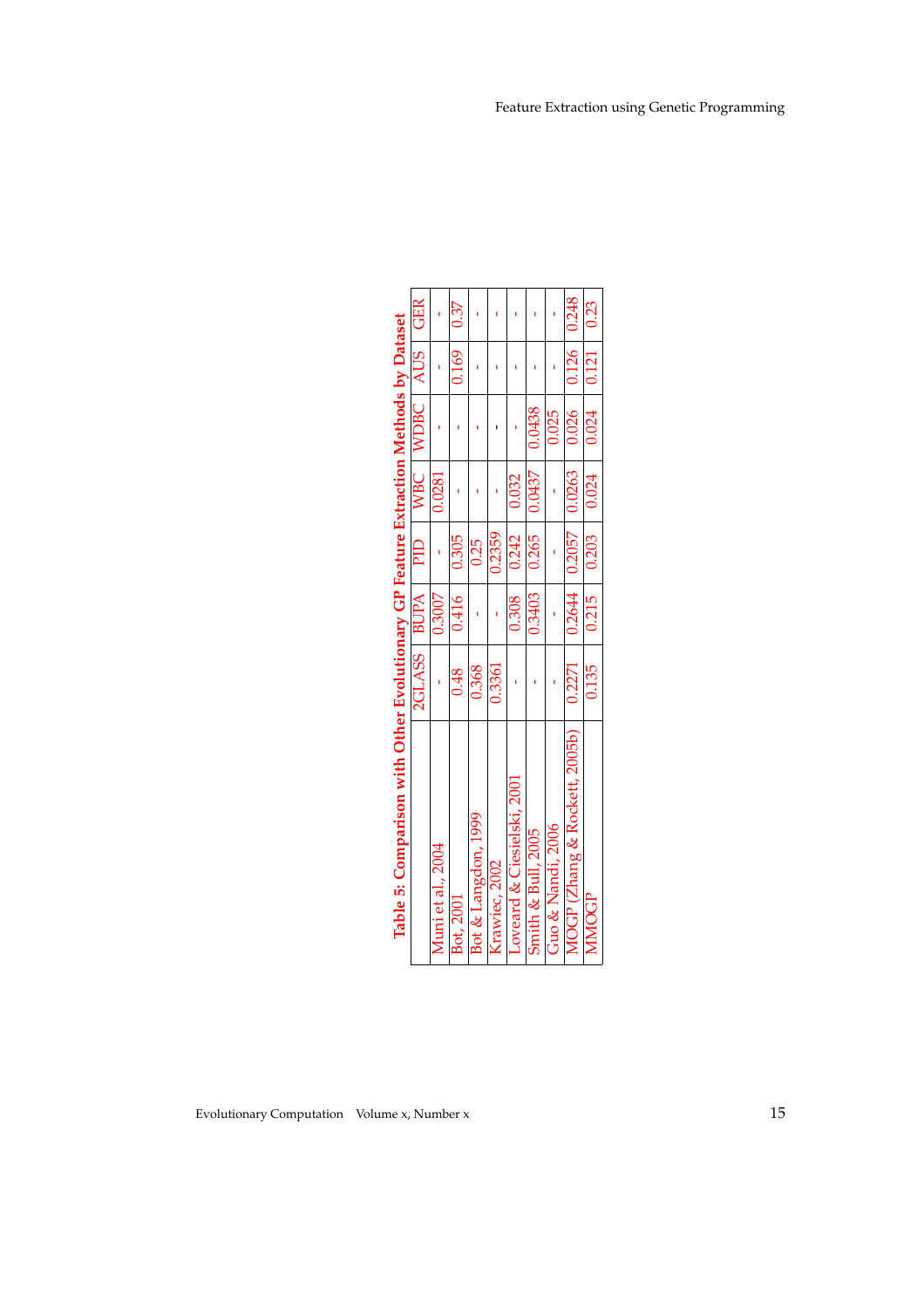| Name        | Original Features | Projected Dimensionality         |
|-------------|-------------------|----------------------------------|
| 2GLASS      | 9                 | 19                               |
| <b>BUPA</b> | 6                 | 14                               |
| PID         | 7                 | 6                                |
| <b>WBC</b>  | 10                | 6                                |
| <b>WDBC</b> | 30                | 23                               |
| <b>AUS</b>  | 14                | 20                               |
| <b>GER</b>  | 24                | 34                               |
| HEA         | 13                | 13                               |
| <b>TGD</b>  | 5                 | 23, 6, 5                         |
| WIN         | 13                | 7, 6, 4                          |
| <b>TAE</b>  | 5                 | 7, 29, 29                        |
| <b>THY</b>  | 21                | 9, 21, 9                         |
| 6GLASS      | 9                 | $\overline{15}$ , 26, 6, 7, 2, 6 |

**Table 6: Dimensionality of the Optimal Solutions for the Thirteen Datasets**

original pattern spaces. For the HEA dataset, the dimensionality of the projected space is identical to that of the original input space; we stress, however; these two spaces are, of course, not the same. Optimal performance on the other datasets is obtained by an *increase* in dimensionality compared to the original pattern spaces. Clearly the MMOGP algorithm is constructing new, typically non-linear features which improve class discriminability.

### **3.2 The Pareto-front**

In order to illustrate the outcome of the multiobjective optimization process, Figure 2 shows a 2D projection of a typical Pareto-front, here obtained for the BUPA dataset for one MMOGP run. Note that we are using three objectives: misclassification error, average node count and a measure of class overlap along the Fisher projection direction. The visualization of the Pareto front in this 3-space is not very clear, however, and consequently we project the Pareto front into a two-dimensional plot for ease of interpretation. This projection has the side-effect that some of the depicted points appear to be dominated. For such points, when the third objective (class overlap) is taken into account, all the points are indeed non-dominated. Figure 2 shows the non-dominated solutions judged over the training set together with the corresponding validation errors.

In Figure 2, the misclassification errors over the validation set are generally larger than those evaluated over the training set, a difference which is somewhat larger for solutions with greater average node counts. (This is exactly what the sort of relationship between in-sample error and complexity would expect in, say, a multilayer perceptron.) We observe that just because individuals are members of a Pareto set with respect to a *training set*, this does not mean that the same relationship necessarily holds with respect to the validation set.

Consistent with the findings in our previous work (Zhang & Rockett, 2006b), PCGP is able to prevent trees from bloating while providing a reasonable sampling of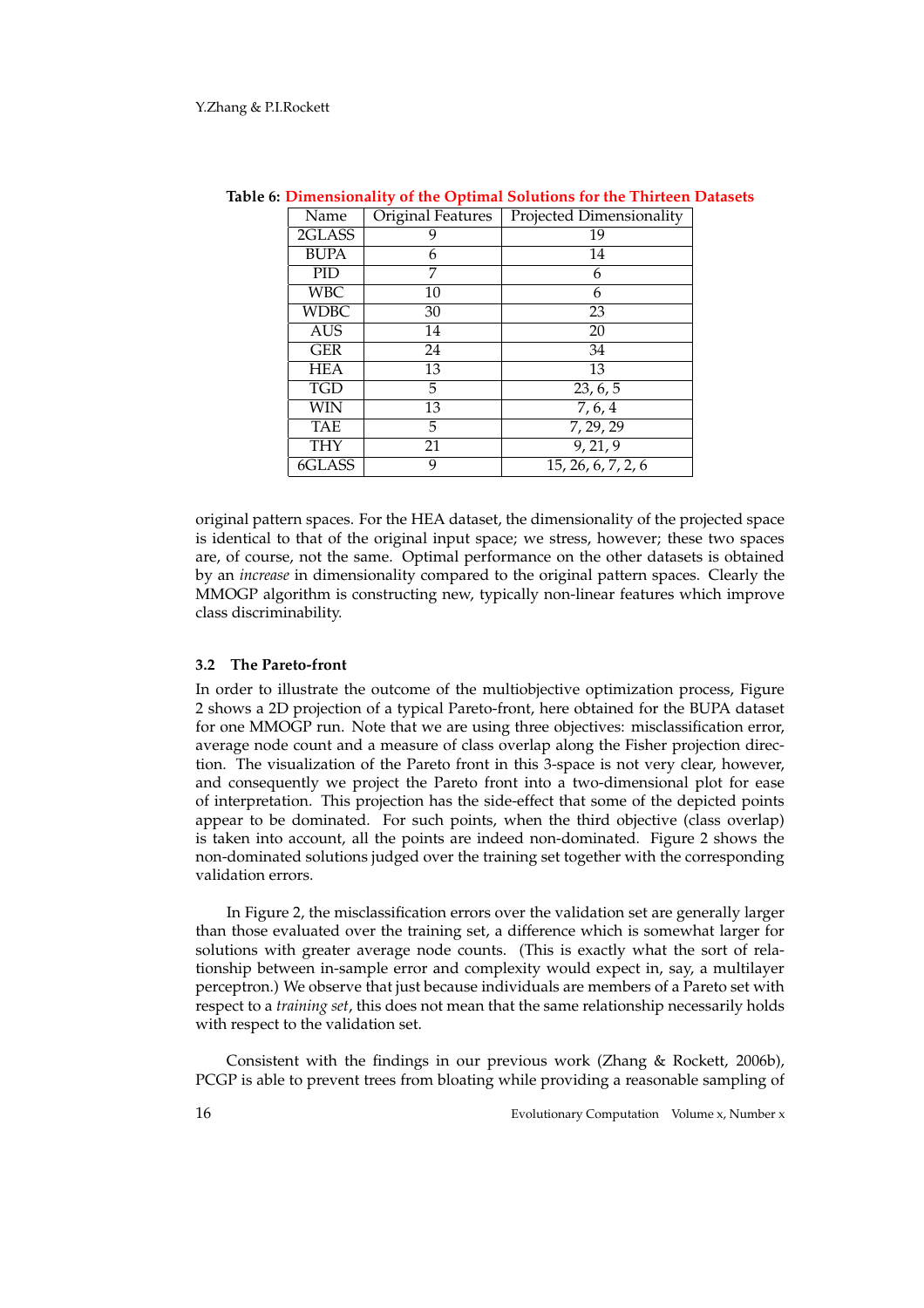the solution space. In particular, we do not see any tendency for the tree complexity objective to force all solutions to some minimal size despite the fact that the algorithm we have employed (PCGP) does not use any (explicit) diversity mechanism. In their work on multiobjective GP with a tree complexity objective, de Jong & Pollack (2003) found that unless they used a diversity preserving mechanism, all the solutions evolved to be very small. As to the reason for this discrepancy, in their original work on PCGA - on which PCGP is based - Kumar & Rockett (2002) noted that their steadystate multiobjective GA was able to yield good sampling of Pareto fronts without any of the diversity preserving mechanisms which were required by other, generational multiobjective GAs - see (Kumar & Rockett, 2002) for a full discussion. Crucially, the GP algorithm used by de Jong & Pollack (2003) was of the generational type. Hence we speculate that the reason we did not observe any drift towards minimally sized solutions with our PCGP algorithm is connected to some intrinsic property of steady-state evolutionary algorithms which preserves diversity as a natural outcome; this is clearly an area for further study.

## **3.3 Examples of Evolved MMOGP Trees**

In this sub-section we show some examples of evolved trees which we have selected from the final non-dominated solutions of arbitrarily-chosen GP runs on the basis of having the lowest misclassification error over the validation set. This is reasonable since, in practice, our ultimate aim is a low validation error; both the Bayes error and tree complexity objectives are secondary measures used to speed convergence and prevent bloat, respectively. These typical example tree are shown in Figures 3 to 6. Leaf nodes are labeled  $X_n$ ,  $n \in \{1...N\}$  where there are N raw attributes in the input pattern space and all the function nodes are the elementary functions listed in Table 1. All the trees shown here are shown in the form produced by the MMOGP process and have not been pruned.

Figure 3(a) shows an evolved fourteen-dimensional tree for the HEA dataset although close inspection reveals that sub-tree 8 returns a constant value of  $(0.6)^2$  and thus will contribute no discriminatory power. Our complexity objective is tending to minimize tree size but in this (and a few other cases), it does not exert quite enough selective pressure to remove minor redundancies like the one in Figure 3(a). It is clear that the GP procedure is constructing a set of new, more discriminatory features both by linear and non-linear combinations of raw pattern attributes of varying degrees of complexity. Interestingly, the raw attributes:  $X_1$ ,  $X_5$  and  $X_{10}$  are not used by this tree – clearly within the optimization framework these attributes do not possess sufficient discrimination power to warrant inclusion in the final solution. Consequently, as well as performing feature extraction, we are also gaining *feature selection* as a beneficial side-effect.

The foregoing comments about Figure 3(a) also hold for Figure 3(b) which shows an induced tree for the BUPA dataset except here, a number of raw attributes are being (re-)used in several sub-trees. For example,  $X_1$  is used by sub-trees 7, 10, 16 and 19. This presents no conceptual problem since by analogy with principal component analysis (PCA) where raw attributes typically contribute to many eigenvectors, the tree could well be constructing more independent features in the decision space by repeated use of the same raw attributes.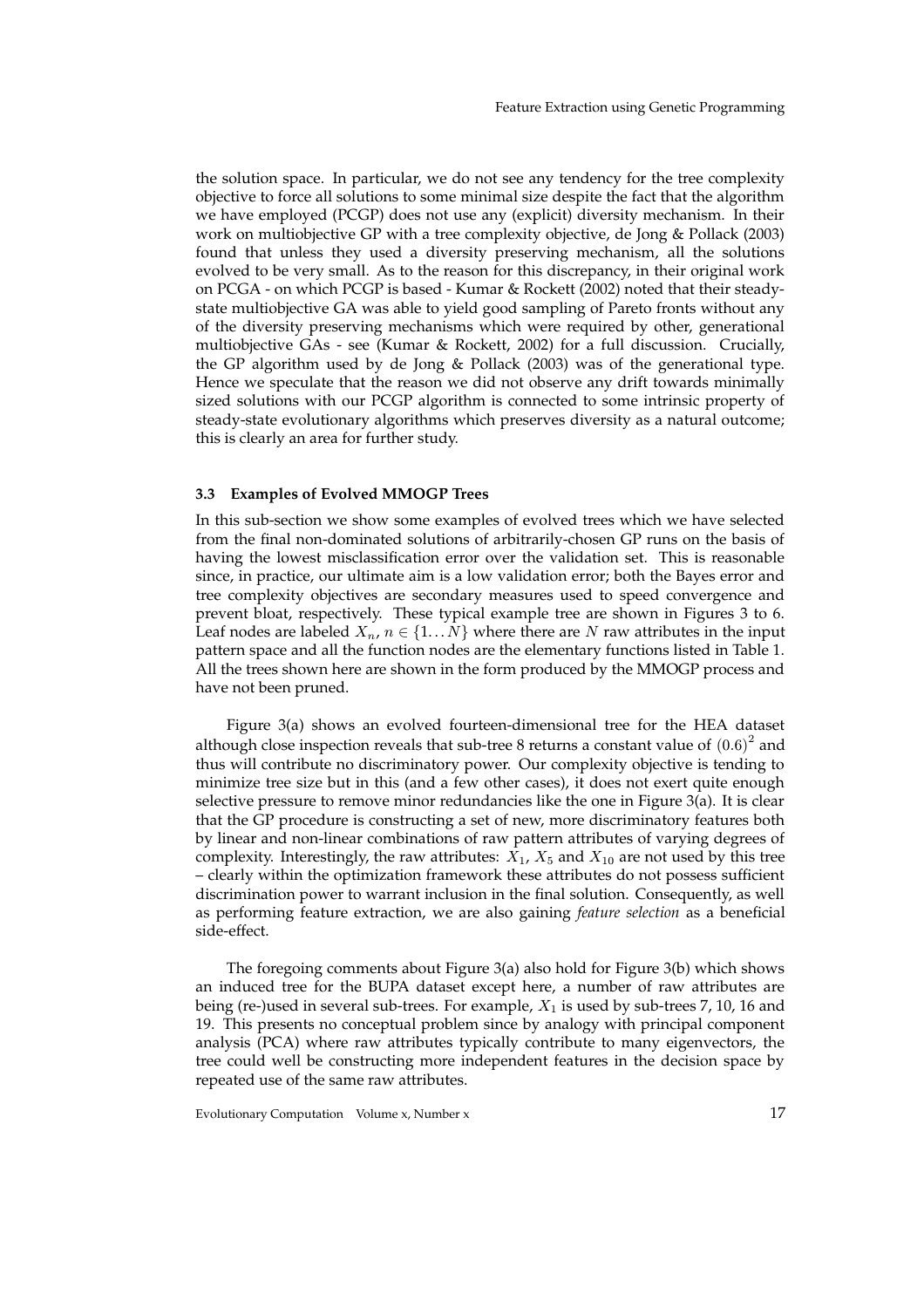Figures 4, 5 and 6 provide further examples of the generated trees for the WBC, PID and WIN datasets. The most notable point about these trees compared to those in Figure 3 is their simplicity. This is reassuring since, all other things being equal, we desire the simplest tree possible. Indeed, Figure 6(c) which discriminates class 3 of the WIN dataset uses nothing but a subset of raw attributes and in this case the optimization has delivered only feature selection.

In most cases, ready human interpretation of the evolved trees is not feasible, particularly in the case of non-linear transformations. One interesting insight, however, into the structure that the MMOGP method is identifying in the data comes from the BUPA dataset. This dataset comprises six raw attributes and aims to predict liver disorders based on five blood tests: mean corpuscular volume plus the levels of four enzymes which are associated with liver damage. The sixth attribute is the patients' daily intake of alcoholic beverages. Somewhat surprisingly, in predicting liver disease our MMOGP method discards alcohol intake during the (implicit) feature selection. We stress we have no medical qualifications but we suggest that although excessive alcohol intake is well-known to be associated with liver damage, this is indirect in the sense that excessive drinking has to be sustained for a considerable period before organ damage is apparent. The blood tests on the other hand are a *direct* measure of liver damage having occurred and are thus selected since they have greater predictive power. Alcohol intake does have sufficient predictive power to overcome the resistance to its inclusion from the parsimony objective and is hence ignored.

The inter-relationship between feature extraction and selection under our MMOGP method justifies further analysis. For the five datasets shown in Table 6, MMOGP has discarded at least one of the original pattern attributes; the rightmost column of this table shows which of the original attributes MMOGP has selected in generating the best misclassification error. We have retrained all eight of the conventional comparator classifiers on the BUPA, PID, WBC, HEA and WIN datasets but using only the subsets of attributes selected by the MMOGP procedure. For example, we have used only raw attributes 1, 2, 3, 4 and 5 from the BUPA dataset and omitted attribute 6. Our objective was to determine if MMOGP gives superior classification results solely because of judicious feature selection or whether the feature extraction operations are important. In Table 7, an error value shown in a bold typeface denotes that the classifier retrained using only the selected subset is statistically superior to the same classifier trained on the original complete attribute set. Similarly, a figure in italic type denotes that retraining that classifier with the reduced set produces a statistically worse result. Roman type denotes no statistical difference. In eight of the 39 pairwise comparisons, the subset produces superior results and an inferior result in seven although all of these degraded performances occur with the WBC dataset. In the remaining 24 comparisons there is no statistical difference. More critically, statistical comparisons of the performance of the conventional classifiers trained on the selected subsets with the corresponding results from the MMOGP method are summarized in Table 8 in which a tick denotes the superiority of MMOGP and a dash denotes no statistical difference. It is clear that MMOGP almost completely maintains its relationship to conventional classifiers trained on the selected subsets compared to the same classifiers trained on the full attribute sets. The only exceptions to this are the HEA/RBF and WBC/SMO pairings (which also displayed no difference for the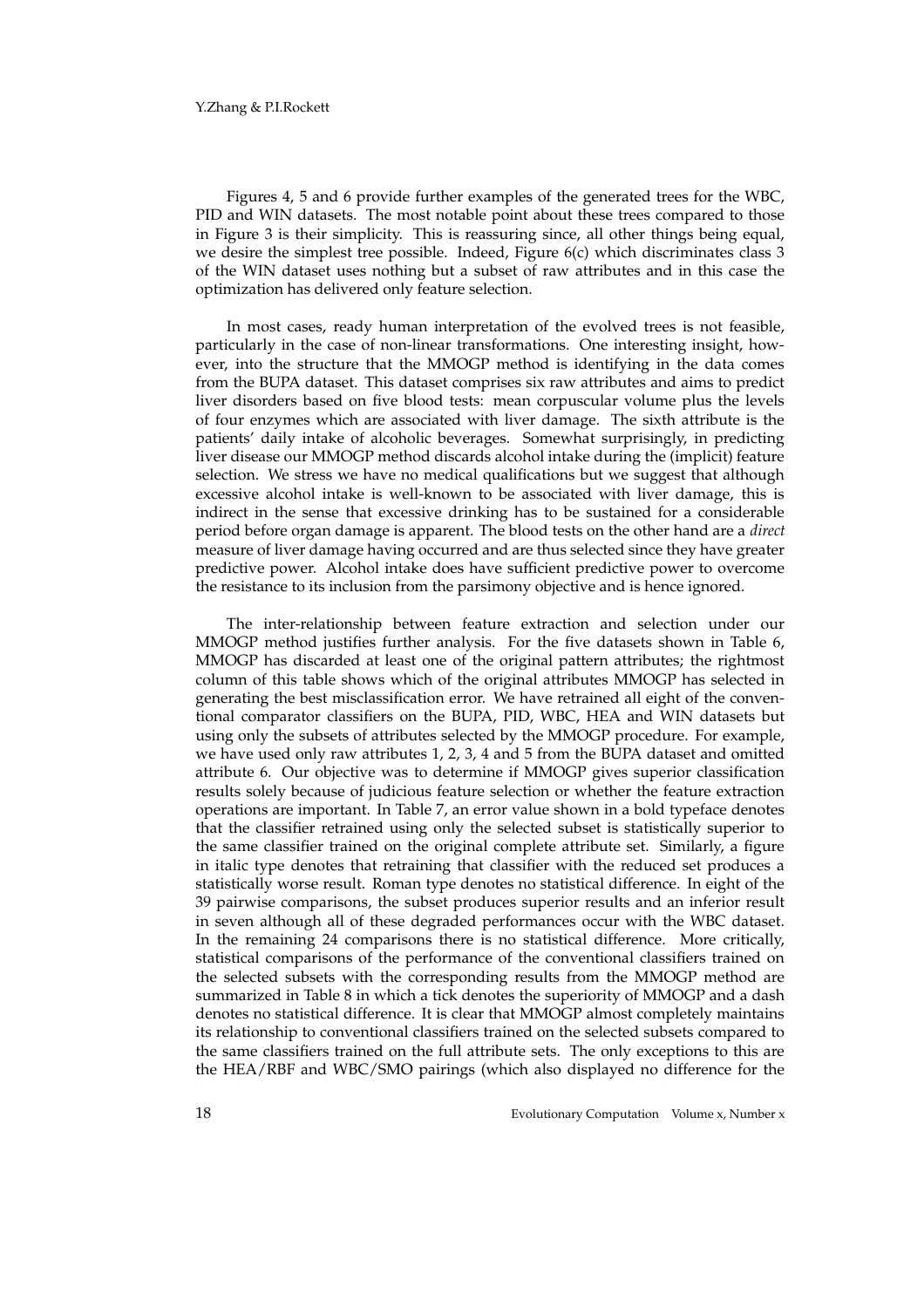Feature Extraction using Genetic Programming

full attribute sets) and the HEA/RBF combination which has been promoted from a position of inferiority relative to MMOGP (Table 4) to being statistically identical when trained on the selected subset. Nonetheless, MMOGP still produces results which are better than or at worst, equivalent to all the comparator classifiers even when trained on selected subsets. As a consequence, we conclude that (the implicit) feature selection process alone is not sufficient to explain the superiority of the MMOGP-based classifiers and it is the combination of feature extraction together with feature selection which yields superior misclassification errors.

Over the years the pattern recognition community has expended a great deal of effort on finding a 'best' overall classifier (Lim et al. 2000; Michie et al., 1994) but this work has lead to the conclusion that no single classifier is best for every problem. This has been formalized in the 'No Free Lunch' theorems for supervised learning by Wolpert - see for example (Wolpert, 2001). In practice, when presented with a new problem, pattern recognition practitioners test the battery of classifiers at their disposal and select the one which performs best on that new problem; in the context of the No Free Lunch theorems, they are empirically determining the classifier which is the best match to the (invariably unknown) structure of the problem. Here we present a classification framework where, in effect, the *structure* of the classifier is adapted to the problem in hand by the evolutionary learning procedure. Thus we *conjecture* that our methodology is evolving a classifier which will have a performance which is comparable to the best of the set of all classifiers. This may involve the re-invention of an existing classifier but we suspect more often, involves the evolutionary tailoring of a classifier which is highly specialized to the target problem. Such a conjecture is fully consistent with the No Free Lunch theorems since we are not evolving a *single* classifier but a new, 'structurally-matched' classifier in each learning problem. We stress, however, that providing a *proof* of our conjecture will probably require significant theoretical advances in the understanding of classifiers; for the present we simply advance this plausible explanation for why our method systematically gives error rates which are either superior to, or at worst statistically identical to a comprehensive range of conventional classifiers.

Further, in this work we have employed a Fisher linear discriminant to classify the projected patterns in the decision space. Our choice of this particular classifier has been largely dictated by its speed of training; our wrapper approach requires us to train the classifier *inside* the evolutionary loop as part of the fitness evaluation of a new individual and in order not to slow the evolution, we require a fast-training algorithm. It is, however, entirely feasible to employ any classifier in our framework although it is worth pointing-out it is highly improbable that the same feature extraction stages would be evolved for an arbitrary choice of classifier as for a Fisher linear discriminant. As the classifier used is intimately connected to the optimization of the misclassification fitness objective, it is reasonable to expect the evolved features will be *conditioned* on that classifier. This again is entirely consistent with the No Free Lunch theorems; we believe our evolutionary procedure is adapting the feature extraction stages so that the *combination* of the feature extraction and the classifier are 'structurally' matched the classification problem at hand.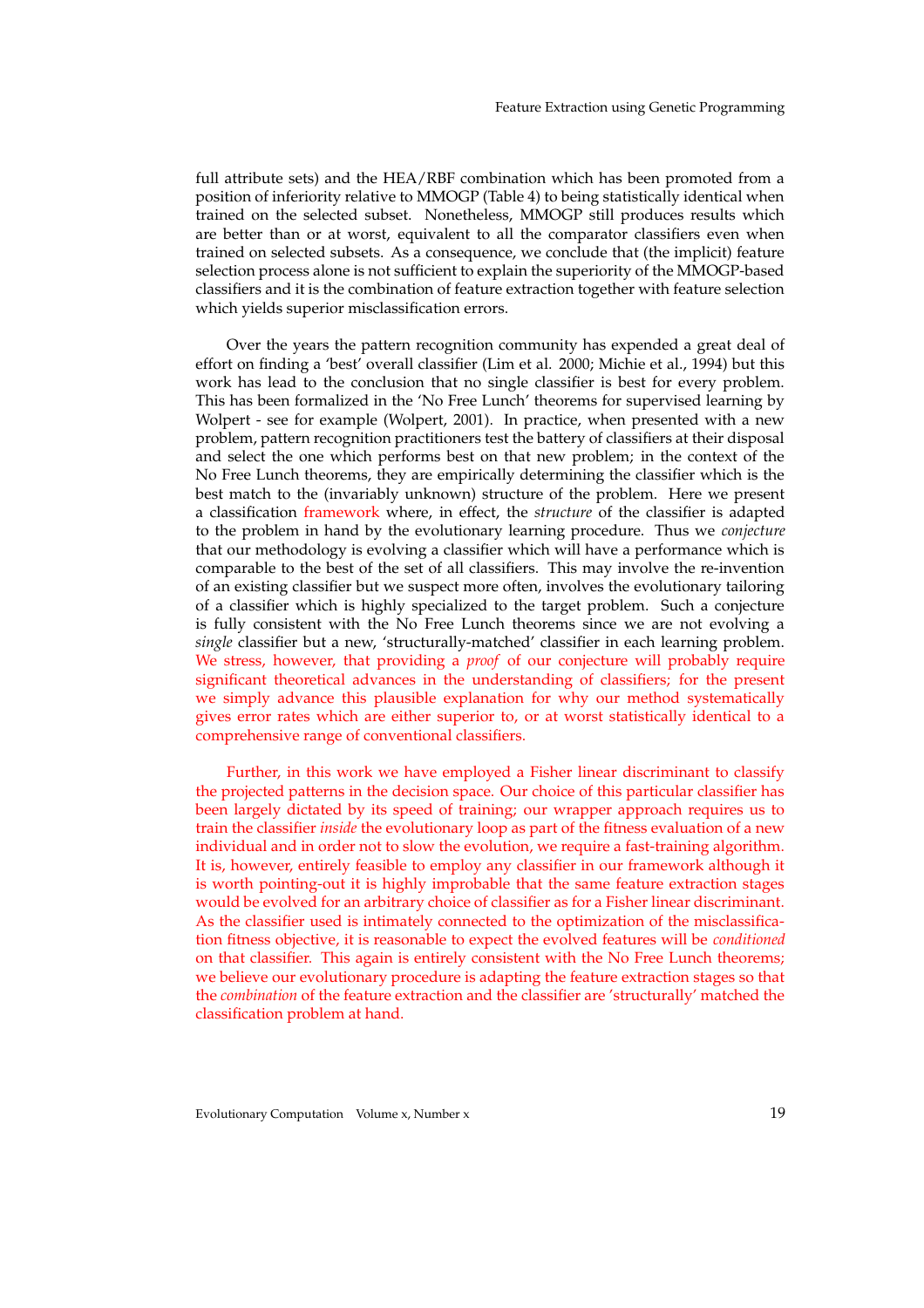| Datasets              |            |                       |                      |                                                   |                                                                                            | Classifiers           |                       |            |                                                |
|-----------------------|------------|-----------------------|----------------------|---------------------------------------------------|--------------------------------------------------------------------------------------------|-----------------------|-----------------------|------------|------------------------------------------------|
|                       | <b>RBF</b> | $\overline{50}$       | NNge                 | $\frac{1}{\sqrt{3}}$ Bayes Net                    |                                                                                            | ADTree                | SMO C4.5              |            | Selected <sup>'</sup><br>bubset                |
| <b>BUPA</b>           | 7777       | 0.370                 | 0.359                |                                                   | $\begin{array}{r}\n\cdot\quad \text{IBI}\n\\ \n\text{1} & \text{1} \\ \hline\n\end{array}$ |                       | 0.422                 | $(1.395 -$ | 1, 2, 3,                                       |
| $\frac{1}{\sqrt{18}}$ | 0.226      | $\frac{0.252}{0.061}$ | $-0.246$             | $\frac{\frac{0.423}{0.239}}{\frac{0.239}{0.038}}$ | 0.278                                                                                      | $\frac{0.349}{0.232}$ | $\frac{0.231}{0.042}$ | 0.250      | 1, 2, 5                                        |
|                       | 0.056      |                       | $\overline{0.041}$   |                                                   | 0.057                                                                                      |                       |                       | 0.050      | 1, 3, 4, 5<br>4.6, 8                           |
| <b>HEA</b>            | $-0.185$   | 0.188                 | $\frac{0.22}{0.028}$ | 0.183                                             | 0.242                                                                                      | $\frac{0.211}{NAA}$   | 7.175                 | 0.225      | 2,3,4,6,7,8,9,<br>11, 12, 13                   |
| <b>NIM</b>            | 110.011    | 80.028                |                      | 0.016                                             | 07040                                                                                      |                       | 0.039                 |            | $0.061$   1, 3, 4, 5, 7, 8, 1<br>0, 11, 12, 13 |

**Table 7: Mean Error Comparisons of the Eight ConventionalClassifiers on Five Datasets from 5** × **2** *cv* **Test on Selected Feature Subsets. See text for an explanation of the significance of bold, or italic typefaces.**

**Table 8:** *F***-Test Comparisons between algorithms for each dataset at 95% confidence level. A tick denotes superiority of MMOGP against the comparatorclassifier/datasetcombination; a dash denotes no statisticaldifference**

| Jatasets (Selected Features)<br><b>BUPA</b><br><b>HEA</b><br><b>MBC</b><br>$\sum\limits_{\rm \Sigma}$ |       |
|-------------------------------------------------------------------------------------------------------|-------|
|                                                                                                       |       |
|                                                                                                       |       |
|                                                                                                       | NNOGE |
| RBF LOG NNge BayesNet IB1 ADTree SMO C4.5                                                             |       |
|                                                                                                       |       |
|                                                                                                       |       |
|                                                                                                       |       |
|                                                                                                       |       |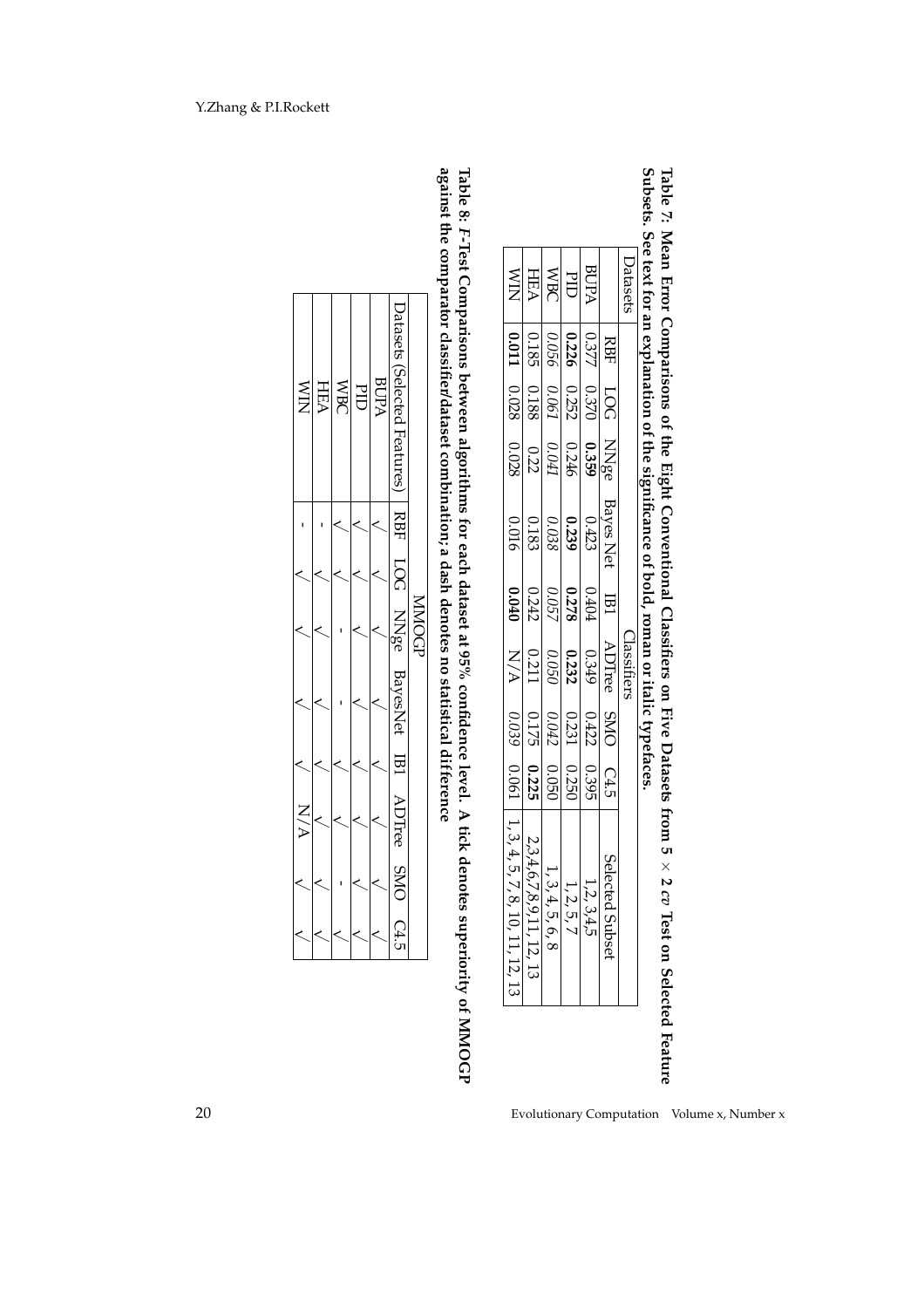## **4 Conclusions**

In this paper we demonstrate the use of multiobjective genetic programming to generate multi-dimensional mappings from an n-dimensional raw pattern space to an m-dimensional decision space. Crucially, not only is the near-optimal sequence of mathematical transforms evolved but also the (near-)optimal dimensionality of the decision space,  $m$ . We demonstrate the efficacy of our approach by making statistical comparisons between the results from our multi-dimensional multiobjective genetic programming (MMOGP) approach and a wide range of other classifier paradigms over thirteen publicly available datasets. We find that MMOGP produces misclassification errors which are in most cases statistically superior to the conventional classifiers and at worst, show no statistical difference. This result has great practical significance since rather than having to train a battery of classifiers on a new problem and select the best-performing, we conjecture that MMOGP is adapting the *structure* of the evolved classifier to be a good match to the classification problem. In effect, MMOGP is 'inventing' a new classifier tailored to the particular problem at hand. Moreover, we argue that this conjecture is fully consistent with the No Free Lunch theorems for supervised learning.

Finally, we conclude that although feature selection emerges as a beneficial side-effect, the superiority of MMOGP-based classifiers is not due solely to feature selection but to a combination of feature extraction and selection working in tandem.

## **Acknowledgments**

One of us (YZ) is grateful for the financial support of a Universities UK Overseas Research Student Award Scheme (ORSAS) scholarship and the Great Britain-China Educational Trust together with Sino-British Fellowship Trust.

## **References**

- Addison, D., Wermter, S. and Arevian, G. (2003). A Comparison of Feature Extraction and Selection Techniques. In Kaynak, O., Alpaydin, E., Oja, E.and Xu, L., editors, *Proceedings of International Conference on Artificial Neural Networks (Supplementary Proceedings)*, pages 212- 215, Springer-Verlag
- Aeberhard, S., Coomans, D. and de Vel, O. (1992), The Classification Performance of RDA. Technical Report 92-01, Dept. of Computer Science and Dept. of Mathematics and Statistics, James Cook University, North Queensland
- Alpaydin, E. (1999), Combined 5 *x* 2 *cv F*-test for Comparing Supervised Classification Learning Algorithms. *Neural Computation*, 11(8):1885-1892.
- Bailey, A., Class-dependent Features and Multi-category Classification, PhD. Thesis, Dept. Electronics & Computer Science, University of Southampton, UK, Feb. 2001.
- Blake, C. L. and Merz, C. J. (1998). UCI Repository of Machine Learning Databases [http://www.ics.uci.edu/∼mlearn/MLrepository.html], Irvine Ca. University of California, Department of Information & Computer Science.
- Bot, M. J. C. (2001). Feature Extraction for the K-Nearest Neighbour Classifier with Genetic Programming. In *Proceedings of EuroGP 2001*, pages 256-267.
- Bot, M. J. C. and Langdon, W. B. (1999). Application of Genetic Programming to Induction of Linear Classification Trees, In 11th *Belgium/Netherlands Conference on Artificial Intelligence (BNAIC'99)*, pages 107-114.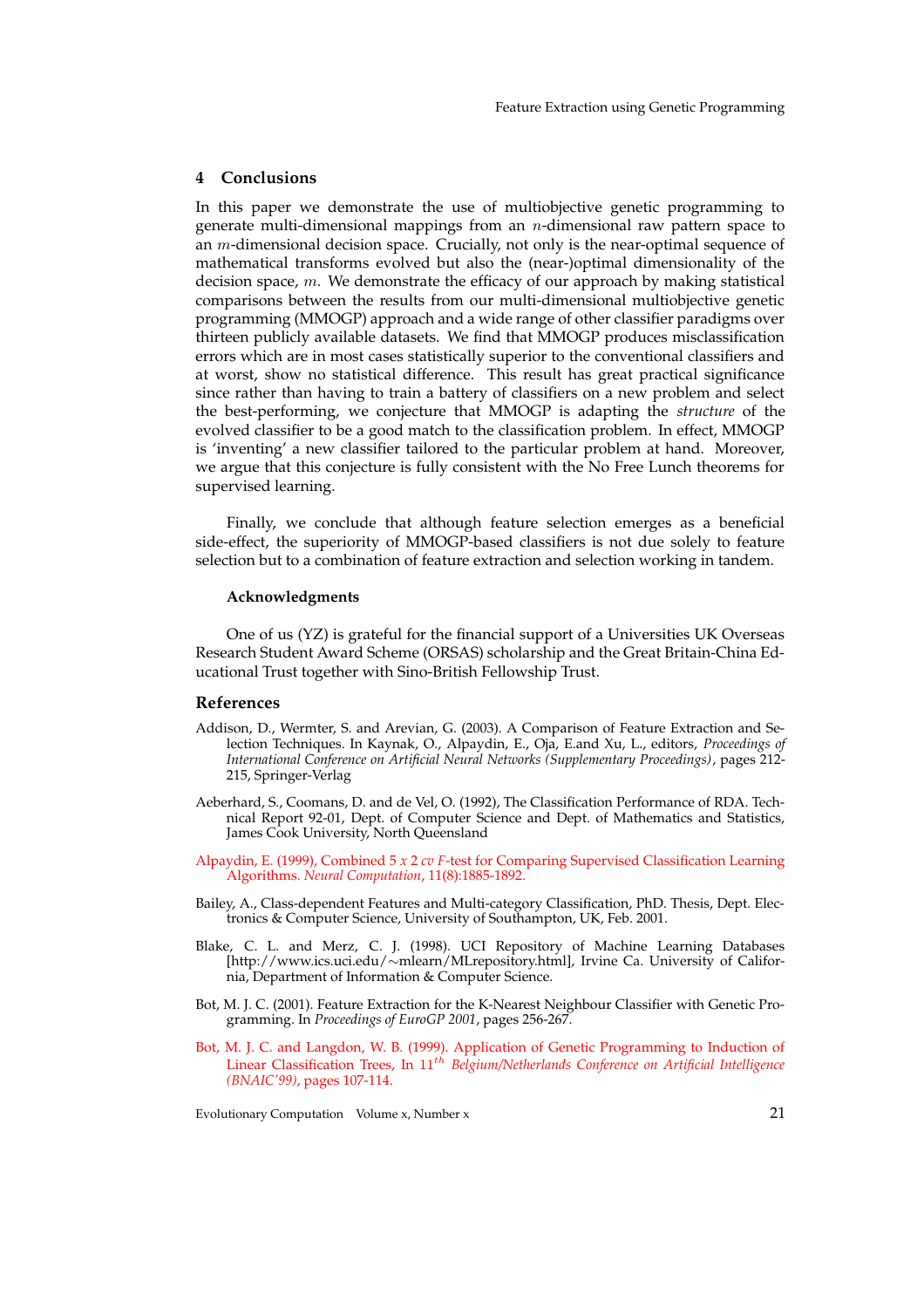- Coello, C. A. C. (2000). An Updated Survey of GA-Based Multiobjective Optimization Techniques. *ACM Computing Surveys*, 32:109-143.
- Coomans, D. and Broeckaert, I. (1988). Potential Pattern Recognition in Chemical and Medical Decision Making. *Research Studies Press*, Letchworth, England
- de Jong, E.D. and Pollack, J.B. (2003) Multi-Objective Methods for Tree Size Control, *Genetic Programming and Evolvable Machines*, 4:211-233.
- Dietterich, T.G. (1998). Approximate Statistical Tests for Comparing Supervised Classification Learning Algorithms. *Neural Computation*, 10:1895-1923.
- Duda, R. O., Hart, P. E. and Stork, D. G. (2001). *Pattern Recognition*. John Wiley & Sons,
- Ebner, M. (1998). On the Evolution of Interest Operators Using Genetic Programming. In Banzhaf, W. and Fogarty, T. C., editors, *Proceedings of Late breaking papers in* 1<sup>st</sup> *European Workshop on Genetic Programming*, pages 6-10, Springer-Verlag
- Ebner, M. and Zell, A. (1999). Evolving a Task Specific Image Operator. In *Proceedings of Joint Proceedings of the* 1st *European Workshop on Evolutionary Image Analysis, Signal Processing and Telecommunications (EvoIASP'99 and EuroEcTel'99)*, pages 74-89, Springer-Verlag
- Ekárt, A. and Németh, S. Z. (2001). Selection Based on the Pareto Nondomination Criterion for Controlling Code Growth in Genetic Programming. *Genetic Programming and Evolvable Machines*, 2:61-73.
- Guo, H., Jack, L. B. and Nandi, A. K. (2005). Feature Generation Using Genetic Programming with Application to Fault Classification. *IEEE Transactions on Systems, Man & Cybernetics - Part B*, 35:89-99.
- Guo, H. and Nandi, A. K. (2006). Breast Cancer Diagnosis using Genetic Programming Generated Feature. *Pattern Recognition*, 39:980-987.
- Harvey, N. R., Theiler, J., Brumby, S. P., Perkins, S., Szymanski, J. J., Bloch, J. J., Porter, R. B., Mark, G. and Young, A., C (2002). Comparison of Genie and Conventional Supervised Classifiers for Multispectral Image Feature Extraction. *IEEE Transactions on Geoscience & Remote Sensing*, 40:393-404.
- Ito, T., Iba, H. and Sato, S. (1998). Non-Destructive Depth-Dependent Crossover for Genetic Programming. In *Proceedings of* 1<sup>st</sup> *European Workshop on Genetic Programming*, pages 14-15.
- Jolliffe, I. T. (1986). *Principal Component Analysis*. Springer, London.
- Kotani, M., Nakai, M. and Azakawa, K. (1999). Feature Extraction Using Evolutionary Computation. In *Proceedings of Congress on Evolutionary Computation*, pages 1230-1236, IEEE Press
- Koza, J. R. (1994). *Genetic Programming Ii: Automatic Discovery of Reusable Programs*. MIT Press, Cambridge, MA
- Krawiec, K. (2002). Genetic Programming-Based Construction of Features for Machine Learning and Knowledge Discovery Tasks. *Genetic Programming and Evolvable Machines*, 3:329-343
- Kumar, R. and Rockett, P. I. (2002). Improved Sampling of the Pareto-Front in Multiobjective Genetic Optimizations by Steady-State Evolution: A Pareto Converging Genetic Algorithm. *Evolutionary Computation*, 10:283-314.
- Langdon, W. B. (1998). *Programming and Data Structures: Genetic Programming + Data Structures = Automatic Programming*. Kluwer Academic Publishers, London
- Leiva-Murillo, J. M., Santiago-Mozos, R., Pérez-Cruz, F. and Artés-Rodriguez, A. (2002). Comparison of Supervised Feature Extraction Methods for Multispectral Images. *Proceedings of Learning '02*.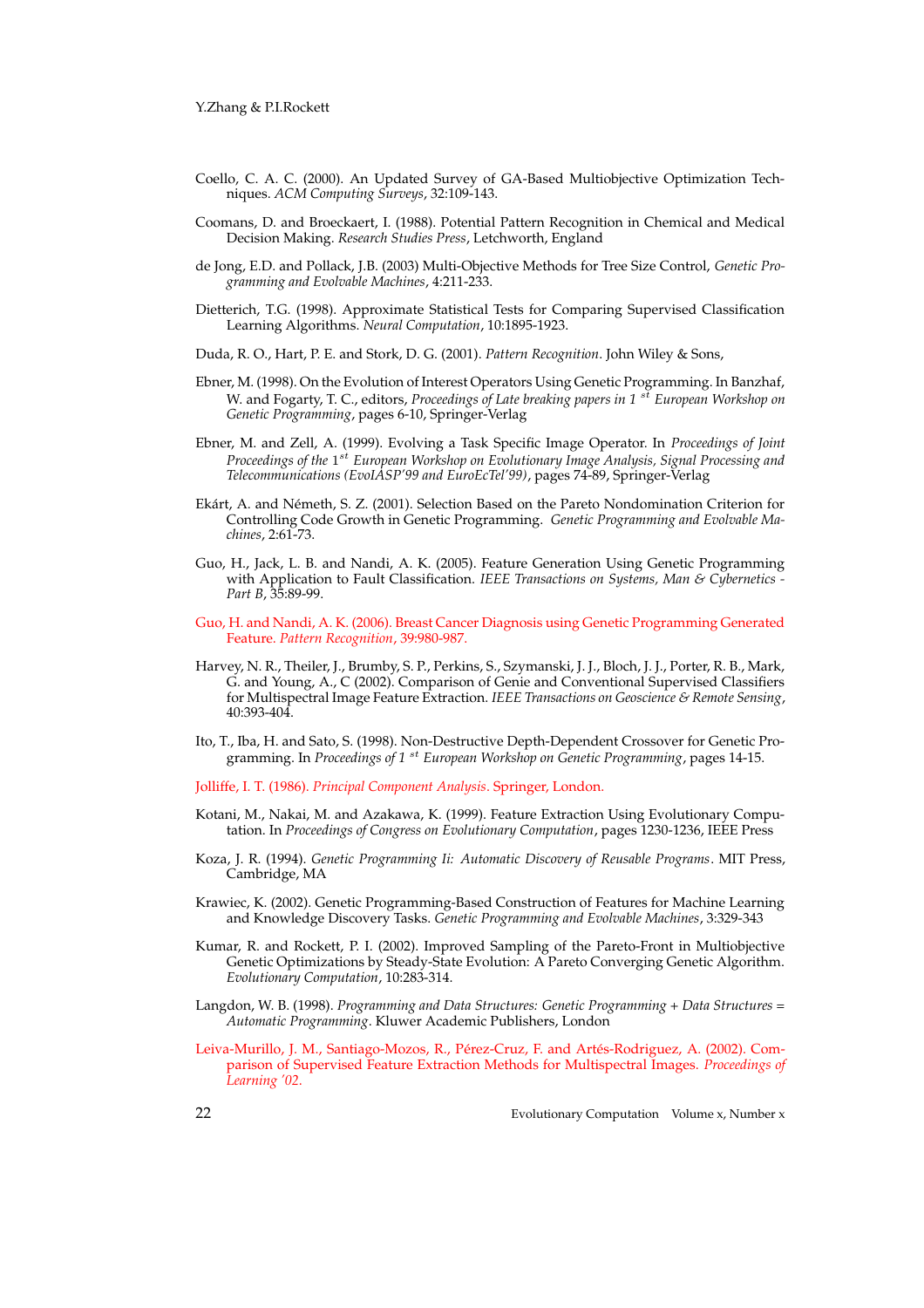- Lim, T., Loh, W. and Shih, Y. (2000). A Comparison of Prediction Accuracy, Complexity, and Training Time of Thirty-Three Old and New Classification Algorithms *Machine Learning*, 40:203-228.
- Loveard, T. and Ciesielski, V. (2001). Representing Classification Problems in Genetic Programming. In *Congress of Evolutionary Computing (CEC'01)*, pages 1070-1077.
- Mangasarian, O. L., Street, W. N. and Wolberg, W. H. (1995). Breast Cancer Diagnosis and Prognosis Via Linear Programming. *Operations Research*, 43:570-577.
- Michie, D., Spiegelhalter, D. J. and Taylor, C. C. (1994). *Machine Learning, Neural and Statistical Classification*. Prentice Hall.
- Muni, D. P., Pal, N. R. and Das, J. (2004). A Novel Approach to Design Classifiers Using Genetic Programming. *IEEE Transactions on Evolutionary Computation*, 8:183-196.
- Park, C. H., Park, H. and Pardalos, P. (2004). Comparative Study of Linear and Nonlinear Feature Extraction Methods. In *Proceedings of 4* th *IEEE International Conference on Data Mining (ICDM'04)*, pages 495-498, IEEE Computer Society Press
- Quinlan, J. R. (1993). *C4.5: Programs for Machine Learning*. Morgan Kaufmann, San Mateo, CA
- Schiffmann, W., Joost, M. and Werner, R. (1992), Synthesis and Performance Analysis of Multilayer Neural Network Architectures. Technical Report 16/1992, Institute für Physics, University of Koblenz, Koblenz
- Sherrah, J. R., Bogner, R. E. and Bouzerdoum, A. (1997). The Evolutionary Pre-Processor: Automatic Feature Extraction for Supervised Classification Using Genetic Programming. In *Proceedings of 2* nd *Annual Conference on Genetic Programming*, pages 304-312.
- Smith, M.G. and Bull, L. (2005) Genetic Programming with a Genetic Algorithm for Feature Construction and Selection. *Genetic Programming and Evolvable Machines*, 6(3):265-281.
- Tackett, W. A. (1993). Genetic Programming for Feature Discovery and Image Discrimination. In *Proceedings of 5* th *International Conference on Genetic Algorithms*, pages 303-309, Morgan Kaufmann.
- Trier, Ø. D., Jain, A. K. and Taxt, T. (1996). Feature Extraction Methods for Character Recognition - A Survey. *Pattern Recognition*, 29(4):641-662.
- Witten, I. H. and Frank, E. (2005). *Data Mining: Practical Machine Learning Tools*. Morgan Kaufmann,
- Wolpert, D. H. (2001). The Supervised Learning No-Free-Lunch Theorems. *Proceedings of 6* th *World Conference on Soft Computing (WSC6)*
- Zhang, Y. and Rockett, P. I. (2005a). Evolving Optimal Feature Extraction Using Multi-Objective Genetic Programming: A Methodology and Preliminary Study on Edge Detection. In Beyer , H.-G., O'Reilly, U.-M., Arnold, D. V., Banzhaf , W., Blum , C., W, B. E., Cantu-Paz, E., Dasgupta, D., Deb, K.,Foster, J. A., de Jong, E. D., Lipson, H., Llora, X., Mancoridis, S., Pelikan, M., Raidl, G. R., Soule, T., Tyrrell, A. M., Watson, J.-P. and Zitzler, E., editors, *Proceedings of Genetic and Evolutionary Computation Conference (GECCO 2005)*, pages 795-802, ACM Press
- Zhang, Y. and Rockett, P. I. (2005b). A Generic Optimal Feature Extraction Method Using Multiobjective Genetic Programming: Methodology and Applications. Submitted to *IEEE Transactions on Evolutionary Computation*
- Zhang, Y. and Rockett, P. I. (2006a). Domain-Independent Approaches to Optimize Feature Extraction for Multi-Classification Using Multi-Objective Genetic Programming. Submitted to *Machine Learning*.
- Zhang, Y. and Rockett, P. I. (2006b). *Feature Extraction Using Multi-Objective Genetic Programming.* In Jin, Y., editor. Multi-Objective Machine Learning, pages 75-99, Springer, Heidelberg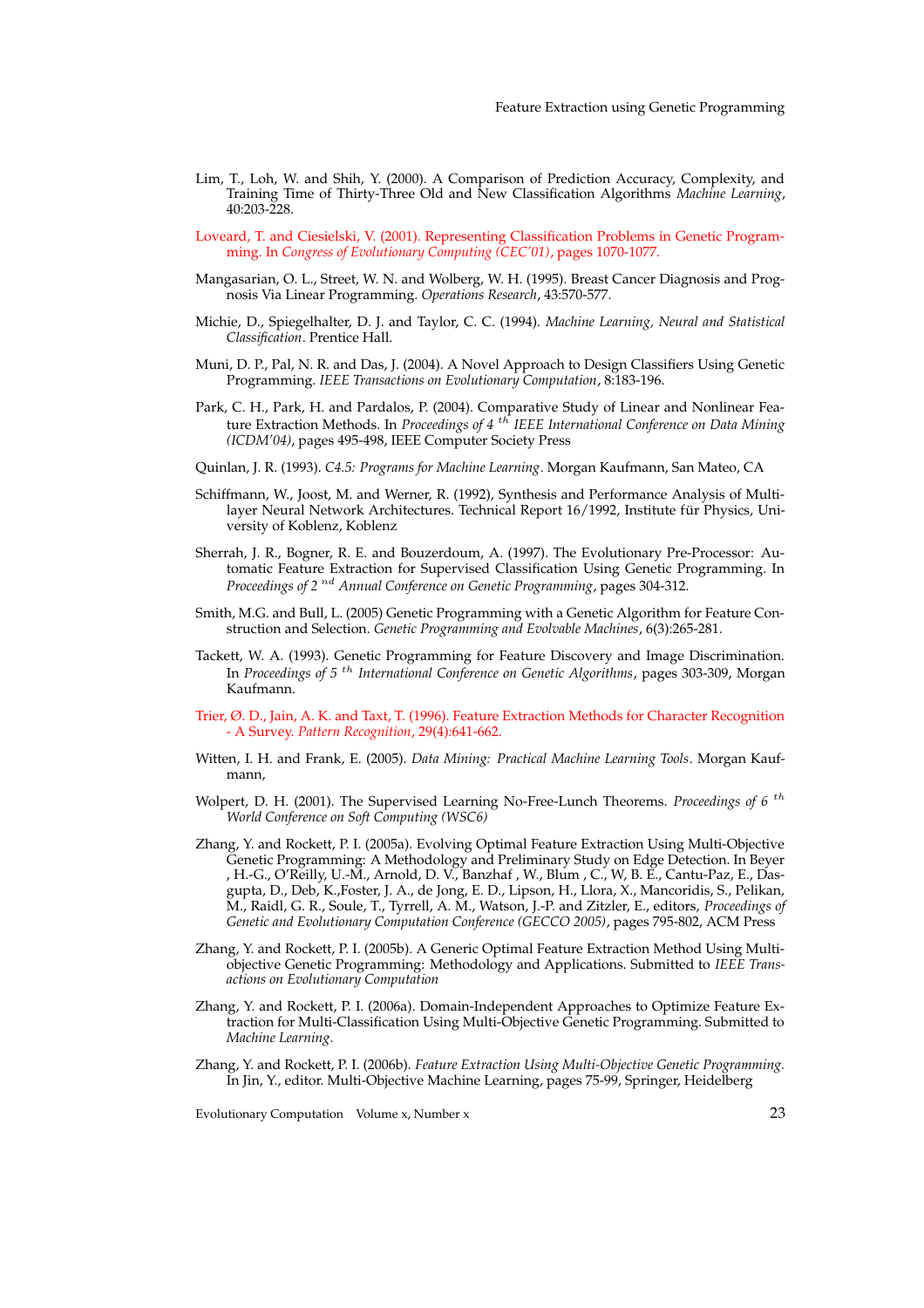Y.Zhang & P.I.Rockett

- Zhang, Y. and Zhang, M. (2004), A Multiple Output Program Tree Structure in Genetic Programming. Technical Report CS-TR-04/14, Dept of Computer Science, School of Mathematical and Computing Sciences, Victoria University, Wellington, New Zealand
- Zitzler, E., Thiele, L., Laumanns, M., Fonseca, C.M., and da Fonseca, V.G. (2003) Performance Assessment of Multiobjective Optimizers: An Analysis and Review, *IEEE Transactions on Evolutionary Computation* 7(2):117-132.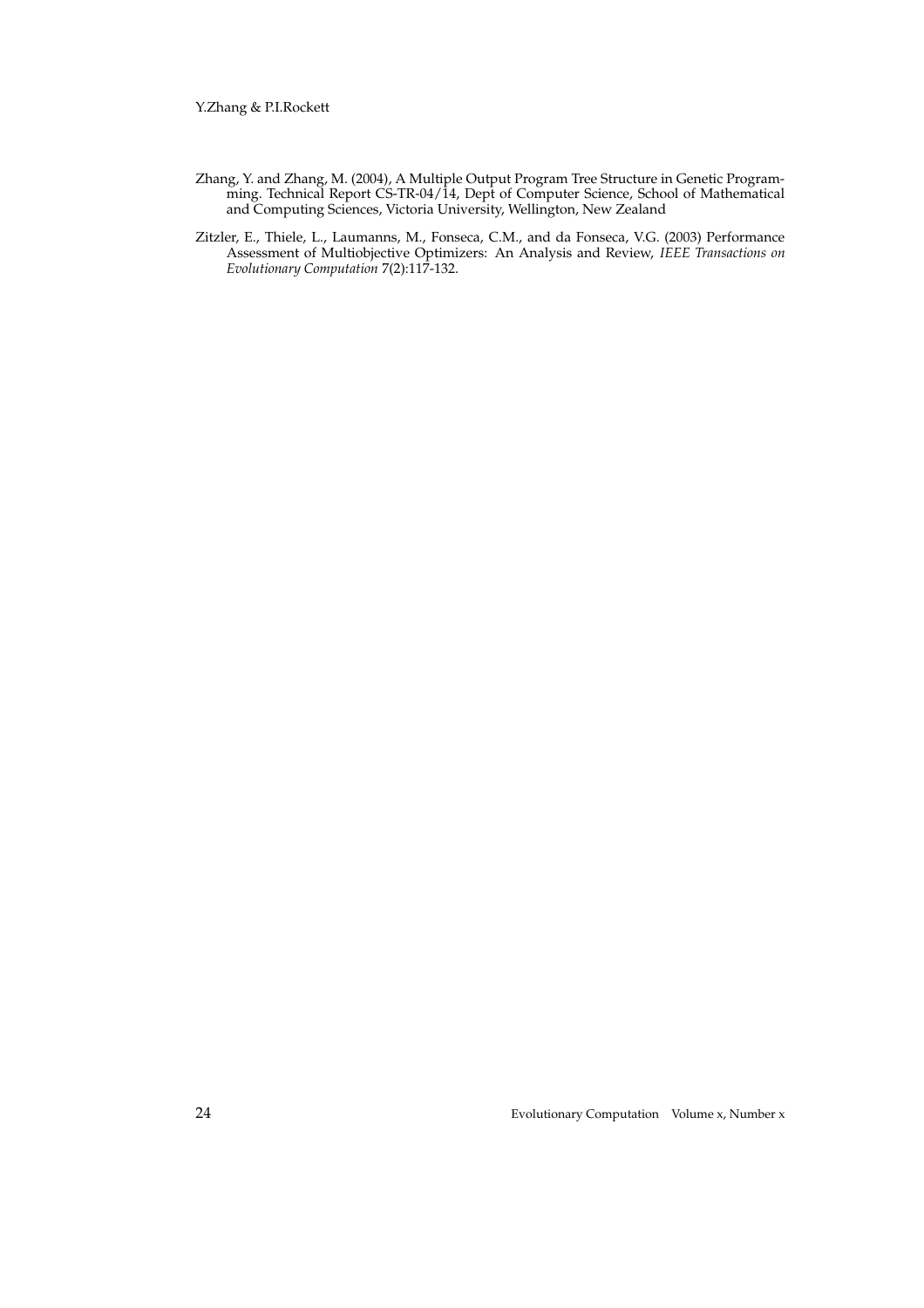Feature Extraction using Genetic Programming



Figure 1: Illustration of the vectorizing tree chromosome structure



Figure 2: Converged MMOGP Pareto-front over training set and validation on BUPA dataset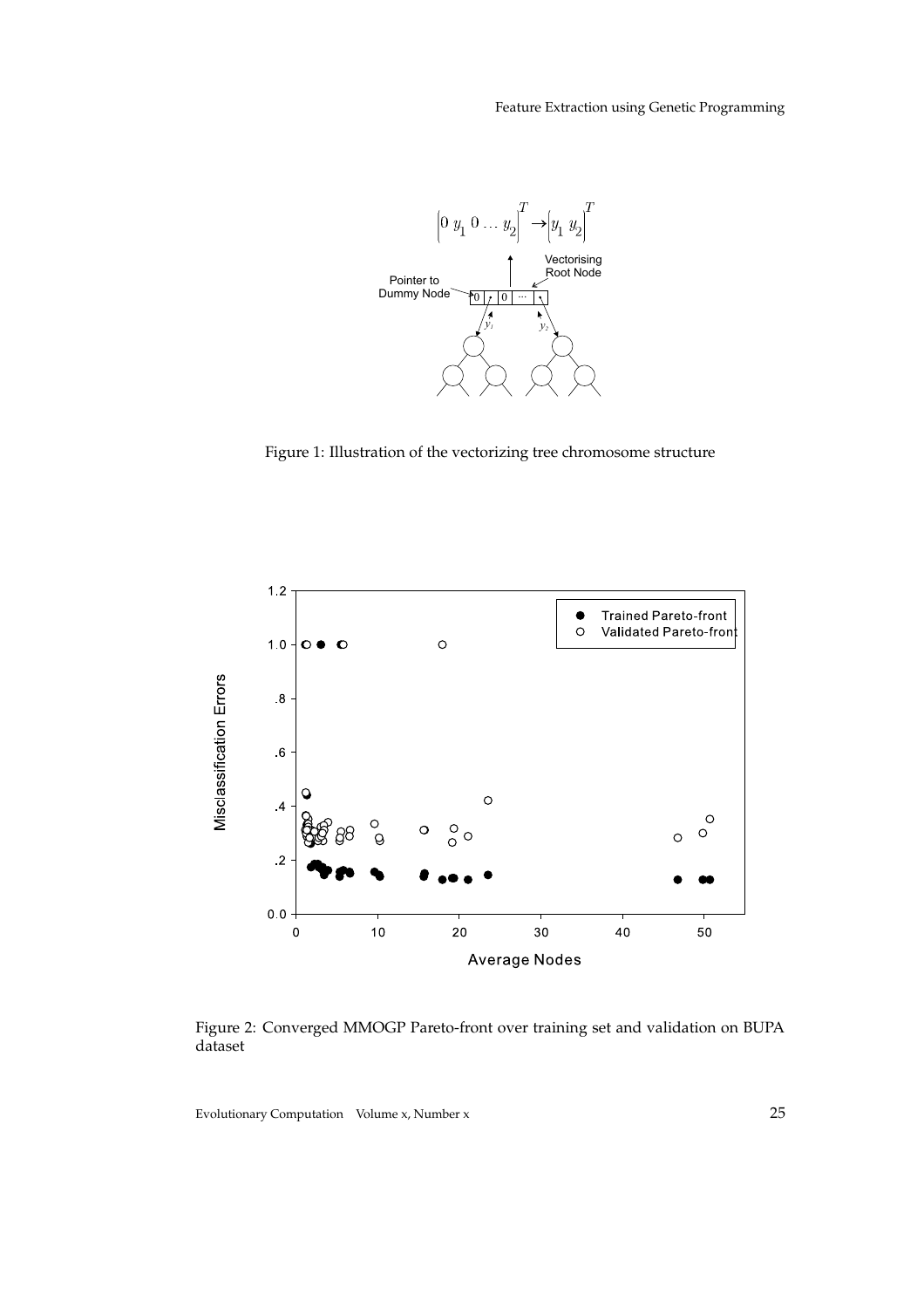

Figure 3: Example GP trees to perform multi-dimensional mappings on the BUPA and HEA datasets; Left tree is for the BUPA dataset (a), right tree for the HEA dataset (b)